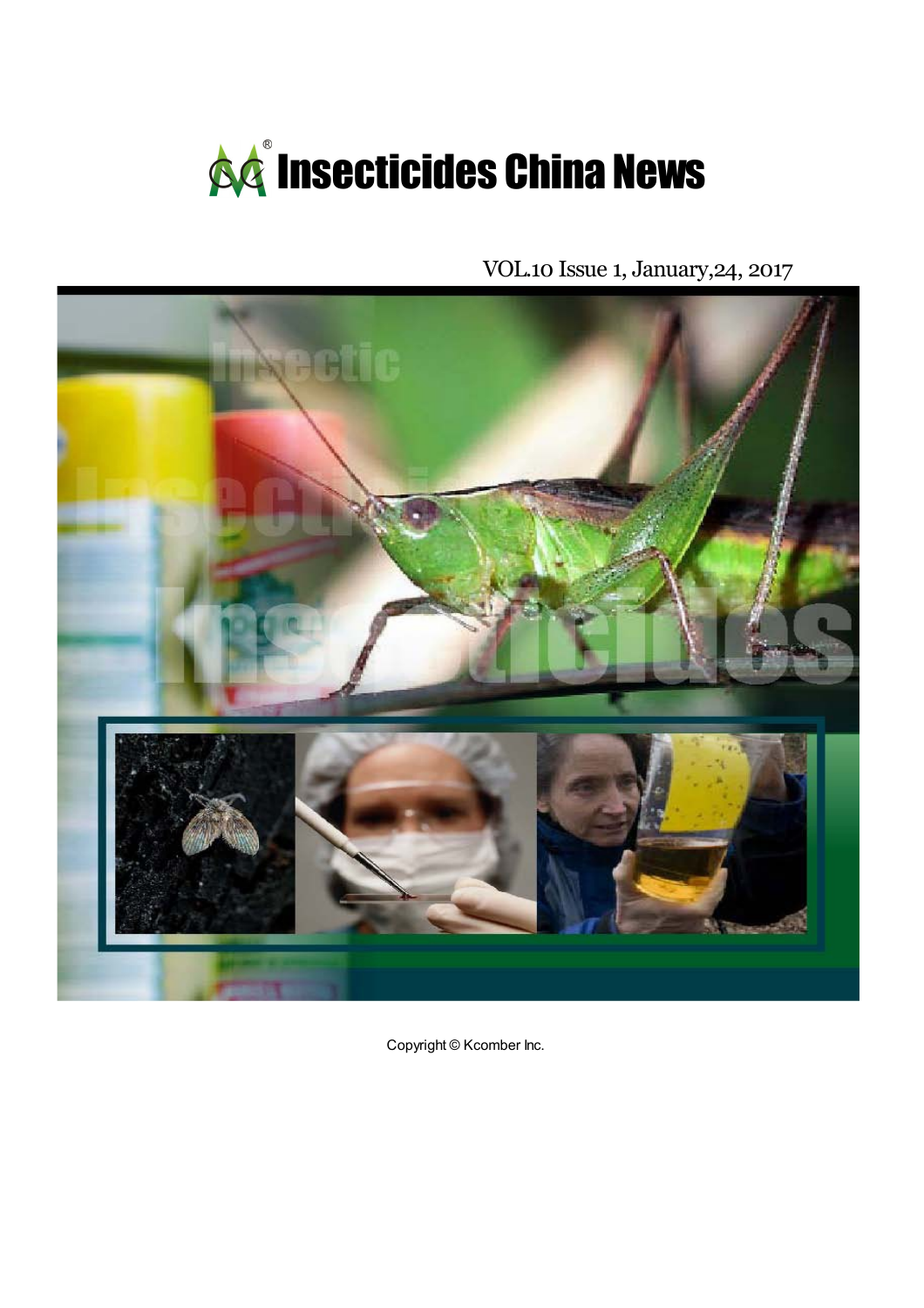

### **Contents**

| Headline                                                                                     | 3              |
|----------------------------------------------------------------------------------------------|----------------|
| <b>Editor's Note</b>                                                                         | 4              |
| <b>Market Dynamics</b>                                                                       | 5              |
| China's imidacloprid TC price continues to surge in early 2017                               | 5              |
| China's chlorpyrifos price: upward at present, but still likely to slide in late Q1 2017     | $\overline{7}$ |
| Chinese pesticide technical market: ups and downs in the year 2016                           | 8              |
| <b>Company Dynamics</b>                                                                      | 10             |
| Yangnong Chemical to increase investment into Jiangsu Youjia                                 | 10             |
| Jiangsu Kuaida approved for NEEQ entry                                                       | 11             |
| Hailir: financial performance closely linked to imidacloprid TC and acetamiprid TC business  | 13             |
| Jingbo Agrochemicals to launch IPO for new pesticide production projects                     | 15             |
| Import and export                                                                            | 17             |
| Imidacloprid continues heading insecticide exports in China                                  | 17             |
| Why pesticide exports from China kept decreasing in 2016?                                    | 18             |
| Highlights in pesticide exports from China in 2016                                           | 19             |
| Registrations                                                                                | 20             |
| Registration of insecticide technical in China in 2016                                       | 20             |
| Policy                                                                                       | 22             |
| National environmental inspections to realise 'full coverage' in 2017                        | 22             |
| News in Brief                                                                                | 23             |
| Zhejiang releases resistance monitoring results among rice plant hoppers & asiatic borers    | 23             |
| DuPont's triflumezopyrim re-enters to-be-issued registration certificate list                | 24             |
| Nutrichem appoints new marketing and sustainable development executives                      | 25             |
| Three difficulties restraining development of neonicotinoids in China                        | 25             |
| Hubei: rice white-backed planthopper develops moderate resistance to buprofezin              | 26             |
| One more biopesticide enterprise enters NEEQ                                                 | 26             |
| Hubei Sanonda to raise funds for ADAMA business development                                  | 27             |
| Dow AgroSciences Jiangsu to be licensed for pesticide formulation production                 | 27             |
| Several pesticide enterprises ordered to reduce pollution for emergency regulation in Ji'nan | 27             |
| MEP releases 2017 production quota for methyl bromide                                        | 27<br>28       |
| Standards for Water Pollutant Discharge from Pesticide Industry likely to be issued in 2017  | 28             |
| Syngenta CEO expects ChemChina deal to be finished                                           | 28             |
| <b>Price Update</b>                                                                          |                |
| Ex-works prices of major insecticides in China, Jan. 2017                                    | 28             |
| Shanghai Port prices of major insecticides, Jan. 2017                                        | 29             |
| FOB Shanghai prices of major insecticides, Jan. 2017                                         | 30             |

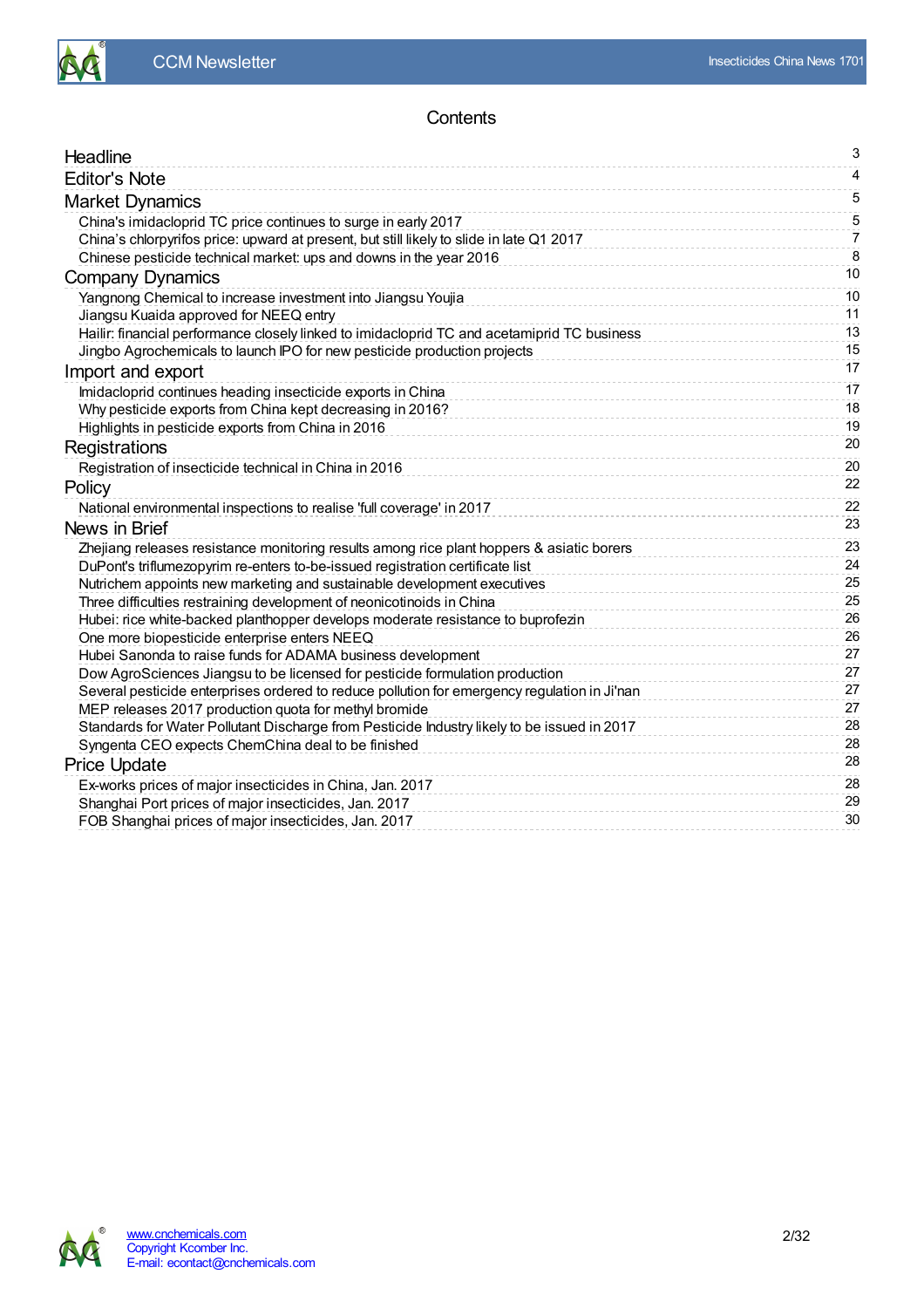

# **Headline**

<span id="page-2-0"></span>In early 2017, the imidacloprid TC price continued increasing significantly as a result of the tightened supply. The supply shortage is unlikely to be eased in the short term, since operating rates of producers may not improve around the Spring Festival. Given this, the imidacloprid TC price is expected to rise further in the near future.

In Q4 2016, the Chinese chlorpyrifos market rebounded, and prices have kept rising since. It is expected that the chlorpyrifos price will continue to rise in Jan. and Feb. 2017, but may fall in March when producers resume production.

The year 2016 saw ups and downs in the Chinese pesticide technical market. After the stable Q1, prices of quite a few products slumped and even hit new lows in Q2-3. Fortunately, things improved in Q4, thanks to the stringent environmental regulations, increased raw material prices and strengthened market demand.

Yangnong Chemical intended to increase an investment of USD54.68 million (RMB380 million) into Jiangsu Youjia, aiming to speed up construction of the company's phase II project and put it into operation as soon as possible.

On 4 Jan., 2017, Lier Chemical announced that its subsidiary Jiangsu Kuaida had been approved for entry onto the NEEQ, which will help the latter improve business operations and will provide it with extensive financing channels.

Hailir revealed in its IPO prospectus that imidacloprid TC and acetamiprid TC account for essential parts in its pesticide technical business and are important contributors to the company's total performance, only second to the pesticide formulation business. In other words, the company's overall financial performance are closely related to its imidacloprid TC and acetamiprid TC business.

Jingbo Agrochemicals intended to launch IPO to raise funds of USD78.51 million (RMB545.66 million) for new pesticide projects, including a 500 t/a indoxacarb TC production expansion project. The company predicted the sales from these new projects may reach USD147.02 million (RMB1.02 billion) after they are put into operation.

Between Jan. and Oct. 2016, imidacloprid recorded the largest export value among other insecticides and even ranked third among pesticides, just following glyphosate and paraquat, according to China Customs.

China continued suffering declines in exports and imports of pesticides in 2016, according to China Customs and the ICAMA. In this article, CCM made detailed introduction to the reasons behind the continual decrease.

China continued suffering declines in exports and imports of pesticides in 2016, according to China Customs and the ICAMA. Despite this, there were still some marked highlights.

In 2016, a total of 46 insecticide technical were registered in China, covering 36 AIs, according to the ICAMA. Yet, only sixAIs were registered more than two times.



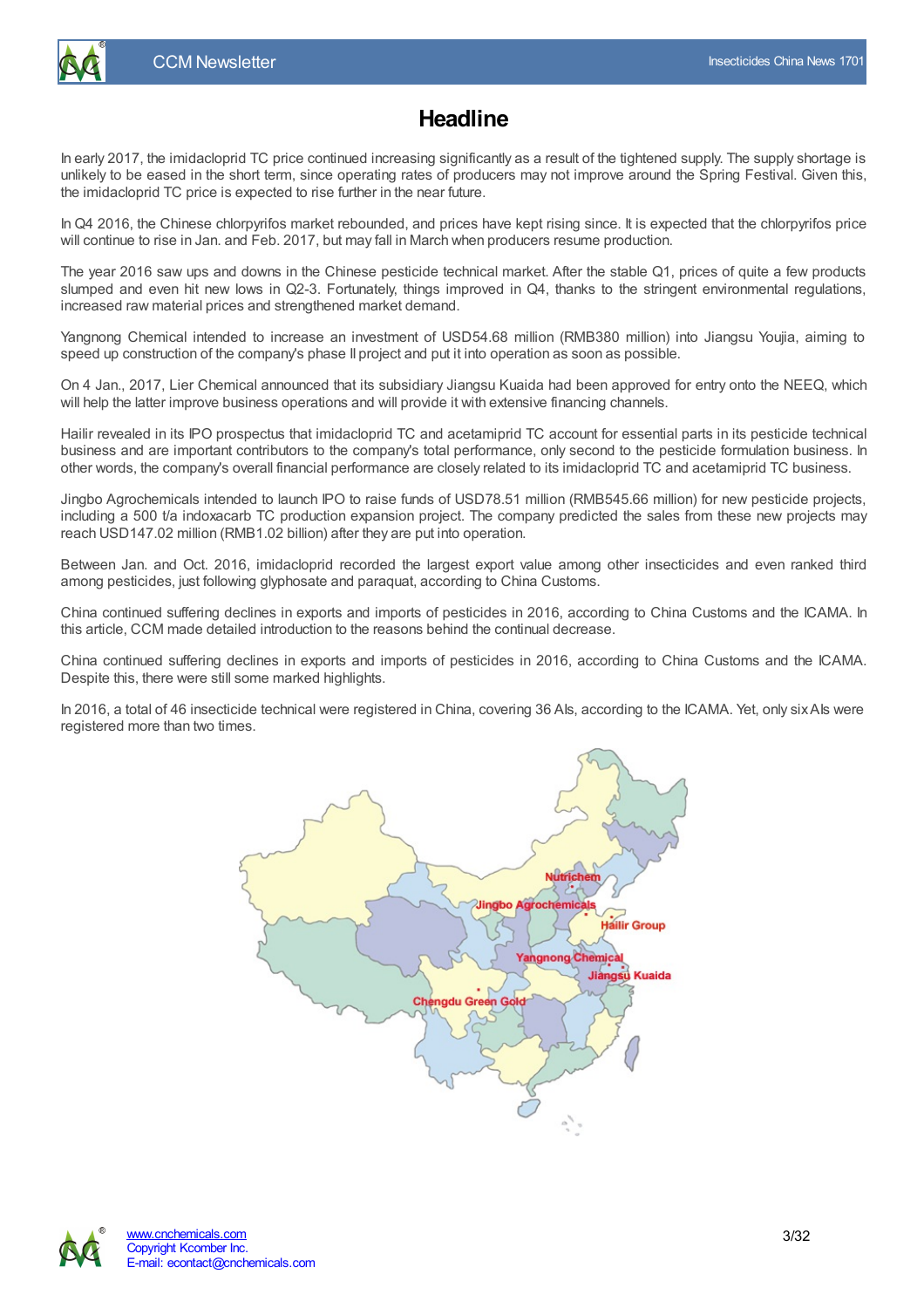

# <span id="page-3-0"></span>**Editor's Note**

In H2 2016, the overall domestic insecticide market finally turned around after a long depression, and this upturn continued on into early 2017. Many products, including nicotinoids and biological and organophosphorus insecticides, have witnessed a recovery.

On 10 Jan., 2017, the National Environmental Protection Conference 2017 was held in Beijing, during which Chen Jining, minister of the MEP, put forward that re-checks should also be launched in the regions that were inspected by national environmental inspection groups. This indicated that heavy environmental pressure would become the norm for pesticide producers. In this context, it is very likely that prices of insecticide technical will keep going up. CCM will keep a close eye on future development of the domestic insecticide business.

In Jan. 2017, the NATESC made a prediction for occurrence of pests and diseases for the year 2017, indicating pests and diseases to strike heavily. Next, CCM will make a detailed introduction. Pesticide producers can take the occurrence forecast as a reference for marketing over the coming period.

The USD/RMB exchange rate in this newsletter is USD1.00=RMB6.9498 on 3 Jan., 2017, sourced from the People's Bank of China. All the prices mentioned in this newsletter will include the VAT, unless otherwise specified.

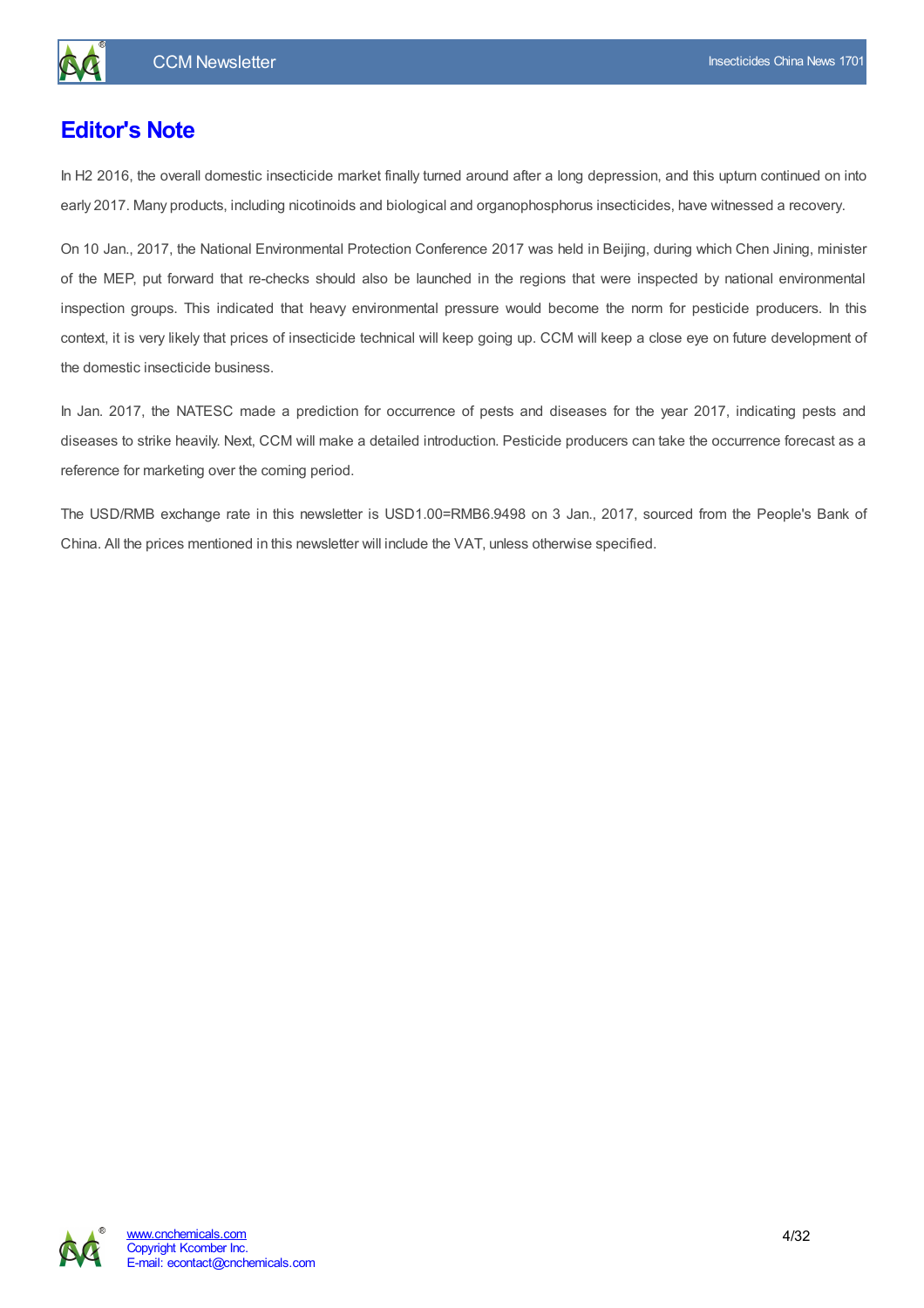# <span id="page-4-1"></span><span id="page-4-0"></span>**Market Dynamics**

### **China's imidacloprid TC price continues to surge in early 2017**

Summary: In early 2017, the imidacloprid TC price continued increasing significantly as a result of the tightened supply. The supply shortage is unlikely to be eased in the short term, since operating rates of producers may not improve around the Spring Festival. Given this, the imidacloprid TC price is expected to rise further in the near future.

In H2 2016, the overall domestic insecticide market finally turned around after a long depression, and this upturn continued on into early 2017. Many products, including nicotinoids and biological and organophosphorus insecticides, have witnessed a recovery.

The imidacloprid TC market in particular has thrived, and prices have surged. According to CCM's price monitoring, the ex-works price of imidacloprid 97% TC averaged USD18,625/t in the first half of Jan., up 10.35% MoM (= month on month), and 30.05% YoY (= year on year).



Figure 1: Ex-works price of imidacloprid 97% TC in China, Jan. 2016-Jan. 2017

*Source:CCM*

In fact, 2012 and 2013 witnessed a continual upward trend in the domestic imidacloprid TC market. However, this subsequently led to a rapid expansion of production capacity. Between 2013 and H1 2014, total national capacity increased from  $\leq$ 20,000 t/a to nearly 30,000 t/a, vs. a global demand of around 20,000+ t/a (not to mention the capacity of foreign manufacturers). Greatly influenced by overcapacity, the price of imidacloprid TC started to fall in H2 2014.

The downward trend continued until Q3 2016, when the imidacloprid TC price rebounded. Since then, the price has continued to rise. Driving factors behind the increases include:

#### **- Tightened market supply**

Since H2 2016, the Chinese pesticide industry has been impacted by the "de-capacity" policy (removal of excess production capacity) and national environmental inspections. Some target provinces of these national inspections, like Shandong, have also

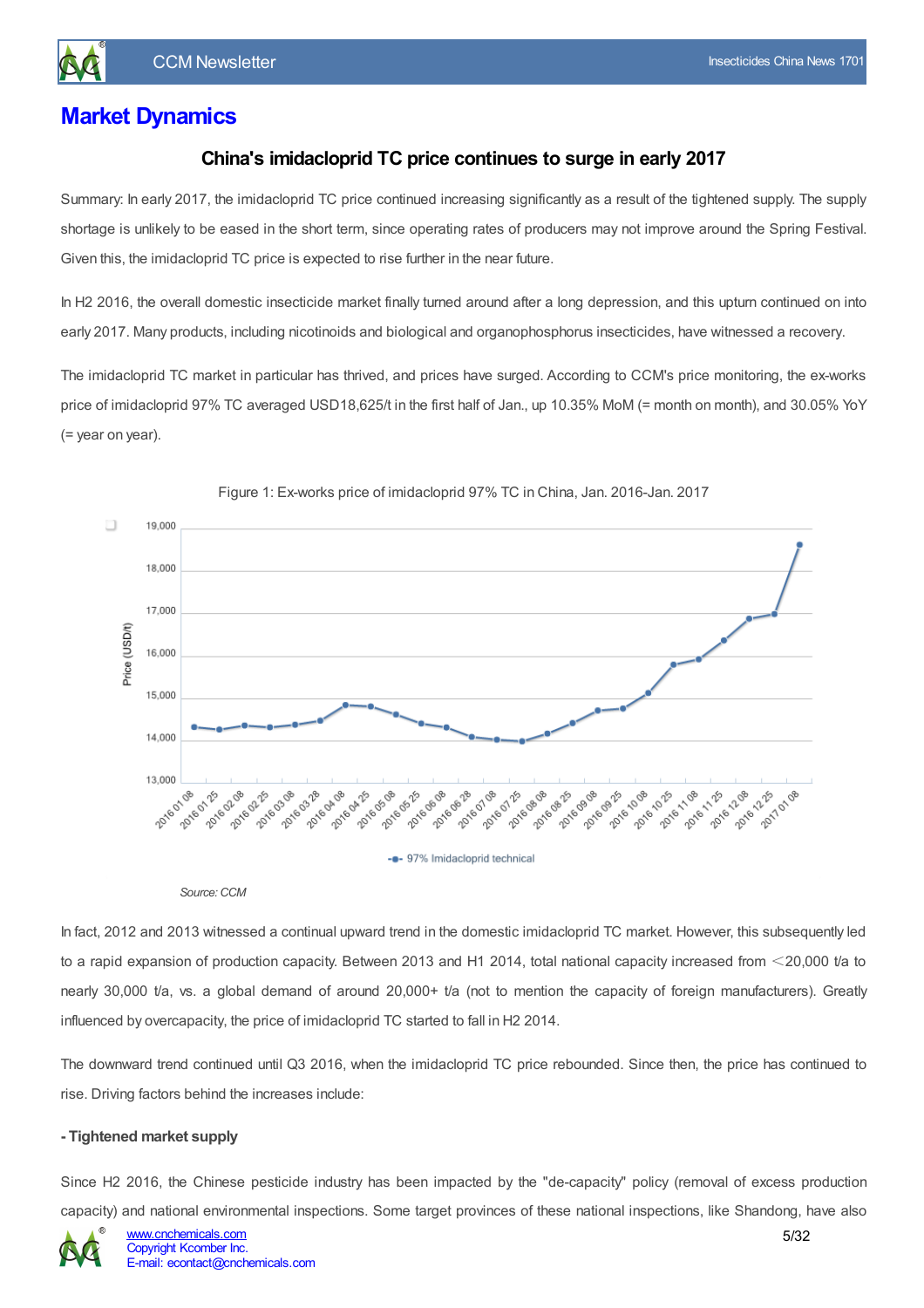faced work safety checks at the same time. In this context, production of pesticide technical and intermediates has been limited, as a result of which remaining inventories have been depleted and market supply has become tight. Imidacloprid TC was a typical example of this.

#### **- Increased production costs**

Imidacloprid enterprises are now confronted with increased environmental costs (due to more stringent policies) in addition to higher raw materials costs. Affected by increasingly strict environmental regulations, manufacturers of 2-chloro-5- (chloromethyl)pyridine (CCMP) and imidazolidine (both intermediates for imidacloprid TC) have cut production. That aside, the ban on paraquat AS, which came into effect on 1 July, 2016, has significantly reduced operating rates among pyridine producers as well as the output of CCMP (a by-product of pyridine). Given these factors, the supply of raw materials for imidacloprid TC has tightened, pushing up their prices.



Figure 2: Ex-works price of CCMP in China, Jan. 2016-Jan. 2017

*Note:CCMPrefers to 2-chloro-5-(chloromethyl)pyridine. Source:CCM*

According to CCM's research, as of Jan. 2017, producers in southern regions had products available for purchase (but were likely to transact in small quantities). However, Shandong-based enterprises still had no products on offer, despite resuming production following the completion of the national environmental inspections in mid-Nov. 2016.

With Chinese Spring Festival (late Jan. to early Feb. 2017) approaching, operating rates of imidacloprid TC producers are unlikely to improve, and thus supply is likely to remain tight in the short term. That aside, the prices of raw materials may continue to run high. Therefore, the imidacloprid TC price is expected to further increase as demand becomes stronger in the coming months.

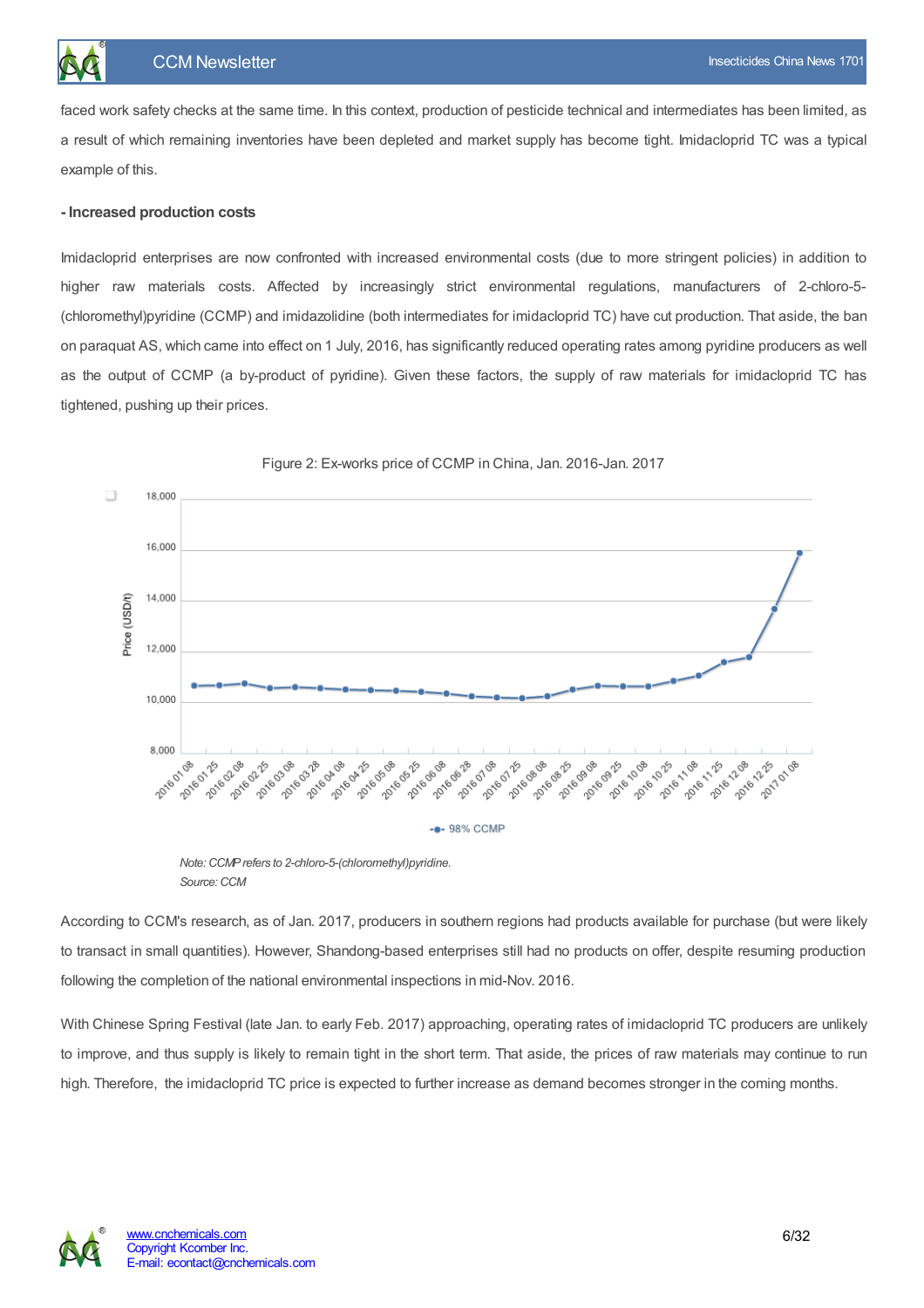

#### **China's chlorpyrifos price: upward at present, but still likely to slide in late Q1 2017**

<span id="page-6-0"></span>Summary: In Q4 2016, the Chinese chlorpyrifos market rebounded, and prices have kept rising since. It is expected that the chlorpyrifos price will continue to rise in Jan. and Feb. 2017, but may fall in March when producers resume production.

In Q1-3 2016, a continual depression was seen in the Chinese chlorpyrifos market, with low prices and reduced transactions. However, things improved in Q4, and the upward trend is expected to continue on into the first two months of 2017, but prices may fall in March as producers resume production.

#### **- Market supply**

In Q3 2016, China's output of chlorpyrifos TC slumped by 20%+ YoY (= year on year) and even 50%+ QoQ (= quarter on quarter) to <7,000 tonnes, according to the National Bureau of Statistics of the People's Republic of China. Monthly output between July and Sept. decreased compared with that during the same period in 2015.

This reduced level of production was mainly because:

1. Producers in Jiangsu and Zhejiang provinces cut or even suspended production for maintenance, affected by the hot weather, national environmental inspections and the 2016 G20 Summit;

2. Weak demand pushed producers to cut production in order to ease inventory and cost pressure.

Production of chlorpyrifos recovered to some extent in Q4 – national output exceeded 12,000 tonnes, up nearly 80% over Q3 and also slightly up over Q4 2015. Despite the national environmental inspections in late Nov., producers maintained relatively high operating rates as orders from distributors had increased from Q3 and the chlorpyrifos price was steadily high.

#### **- Market price**

Despite the decreased supply, the domestic price of chlorpyrifos TC remained low in Q3 2016 according to CCM's price monitoring. This was mainly because market demand still hadn't improved. Most purchasers were not in a hurry to buy and bided their time in hope of a lower price.

However, the price went up slightly in Sept. after falls in July and Aug., mainly thanks to the following factors:

#### **1. Increased raw material prices**

Badly affected by the national environmental inspections, most producers of chlorpyrifos TC intermediates had to reduce or halt production, reducing the market supply and therefore pushing up prices. Moreover, just a few chlorpyrifos TC manufacturers had realised self-supply of these intermediates. Given this, as well as the increased intermediate price and reduced chlorpyrifos TC inventory, many leading chlorpyrifos producers raised their quotations.

#### **2. Historically low supply in Aug.**

Many domestic producers of chlorpyrifos TC suspended production for maintenance in mid- to late-Aug., resulting in unprecedentedly low supply and further causing a slight price rise in Sept.

A recovery was seen in the chlorpyrifos market in Q4. Distributors received new orders as the peak sales period arrived. Yet,

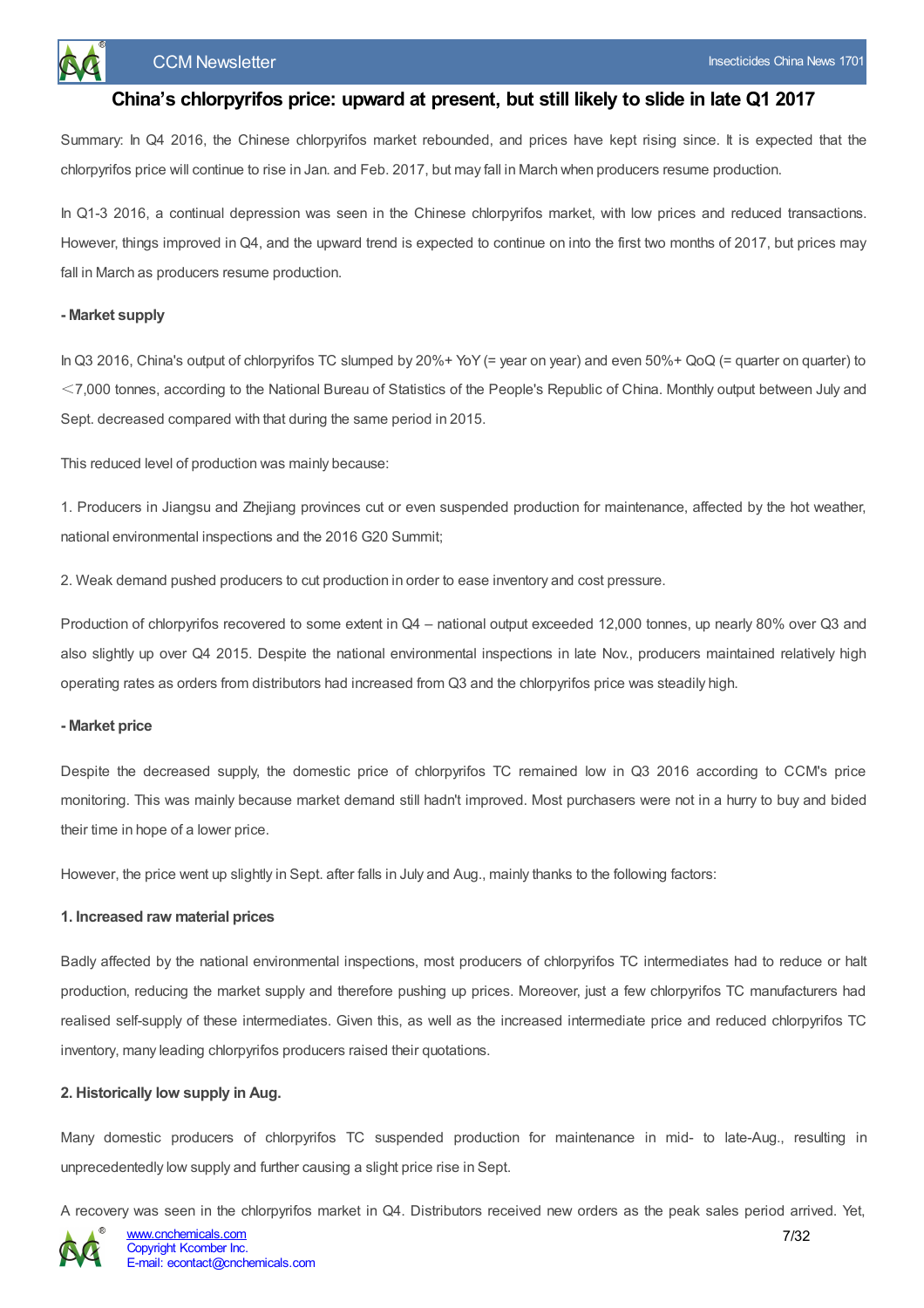market supply in Dec. reduced to some extent, affected by the national environmental inspections in some provinces like Hubei Province which began in late Nov. In fact, these inspections also caused production of chlorpyrifos intermediates like ethyl chloride and sodium 3,5,6-trichloropyridin-2-olate to decrease, boosting their prices and, in turn, chlorpyrifos production costs. These factors supported rises in the price of chlorpyrifos.



Figure 3: Ex-works price of chlorpyrifos 95% TC in China, Jan. 2014-Jan. 2017

*Source:CCM*

#### **- Market prediction for Q1 2017**

Most producers are operating at full production before the Spring Festival. In this context, transaction prices are expected to remain stable in the short term. Yet, as the Spring Festival (from late Jan. to early Feb. 2017) approaches, producers will suspend production, reducing the market supply. That aside, operating rates among producers may still remain low as a result of stringent environmental regulations (even though national inspections finished in late Dec. 2016, provincial governments may take follow-up action in the coming period).

Given these factors, CCM predicts that the chlorpyrifos price is likely to continue to rise in the first two months of 2017. However, after the Spring Festival, existing heavy environmental pressure is expected to be relieved, and producers of chlorpyrifos and its intermediates should also gradually resume production. As production costs reduce and market supply recovers, the chlorpyrifos price may fall in March.

### **Chinese pesticide technical market: ups and downs in the year 2016**

<span id="page-7-0"></span>Summary: The year 2016 saw ups and downs in the Chinese pesticide technical market. After the stable Q1, prices of quite a few products slumped and even hit new lows in Q2-3. Fortunately, things improved in Q4, thanks to the stringent environmental regulations, increased raw material prices and strengthened market demand.

The year 2016 saw ups and downs in the Chinese pesticide technical market. After the stable Q1, prices of quite a few products

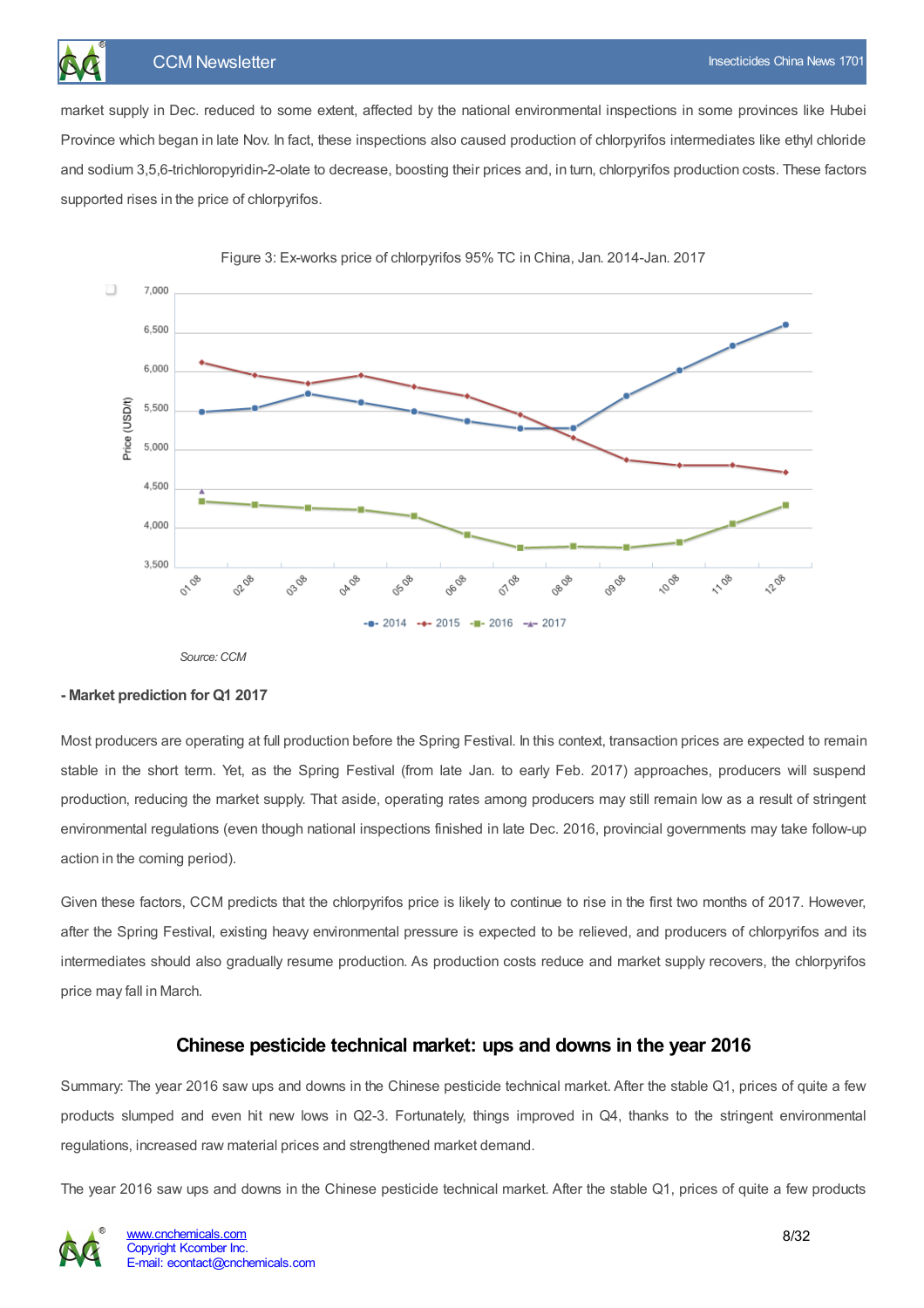slumped and even hit new lows in Q2-3. Fortunately, things improved in Q4, thanks to the stringent environmental regulations, increased raw material prices and strengthened market demand. In the following article, CCM provides a detailed review of the domestic pesticide market in the year 2016.

#### **Jan.: reduced production and transactions**

As the Spring Festival (early Feb.) approached, producers of pesticide technical started to suspend production. That aside, environmental checks in Hebei Province restrained production of some products, like abamectin TC, thiamethoxam TC and cyhalofop-butyl TC. In late Jan., many producers suspended delivery affected by the shut-up of logistics, leading to declined transactions.

#### **Feb.: market recovered after the Spring Festival**

The overall pesticide technical market recovered in late Feb. – producers cut their supply affected by environmental regulations, while demand grew as purchasers had to replenish inventories. Inventory became the key factor influencing market supply and prices.

#### **March: low operating rates but improved business**

The 17<sup>th</sup> China International Agrochemical & Crop Protection Equipment Exhibition was the main driving factor behind price rises. Before the conference, prices of quite a few products rose. Given this, producers bided their time for higher prices and few accepted new orders. Yet, some products showed decreased prices after the conference. Compared with March 2015, the overall business improved. Yet, operating rates of producers still stayed low.

#### **April: flat sales and low prices**

In general, mid- to late April sees a peak sales season affected by previous depletion of inventories and government procurement. Yet, things were different this year – increasing producers sold their products off and market prices kept hitting record lows.

#### **May: general depression**

Despite a slight recovery over April, this month still didn't see peak season of inventory replenishment. A general depression rose throughout the whole market, with prices of some products came to new lows. In this context, some producers cut or even suspended production under heavy business pressure.

#### **June: demand remained weak**

The downward trend continued on into June, during which sales stayed flat as previous years. Extreme weathers, depressed agricultural produce market and huge inventories of pesticide formulations led to continual product sell-offs and price wars among producers, weakening the demand for pesticide technical.

#### **July: slowdown in price decreases**

Sales remained flat this month. Yet, price decreases slowed down as increasing producers halted production for maintenance. As operating rates further decreased and inventories ran down, some products turned to tight supply.

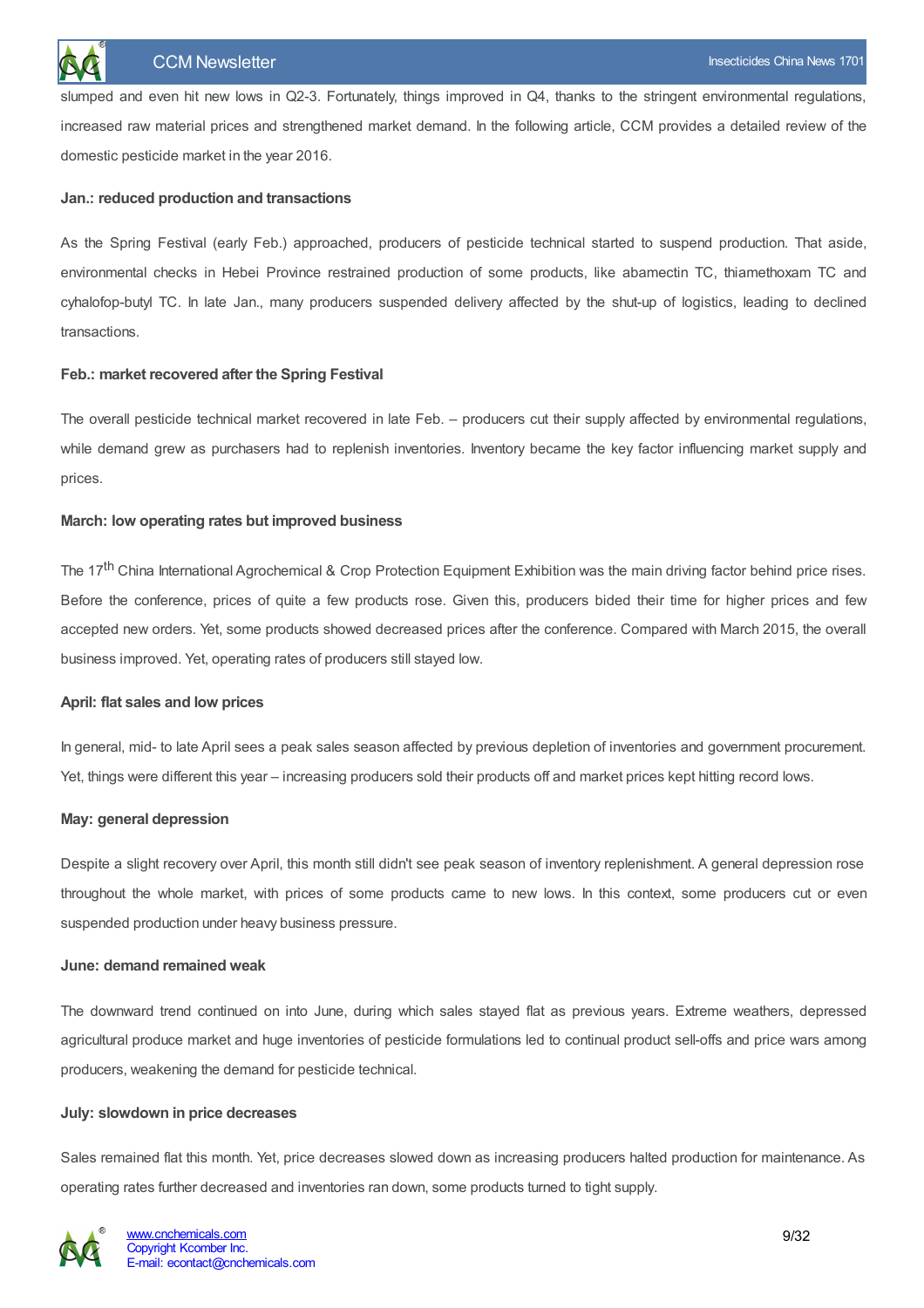

#### **Aug.: depleting inventories**

Affected by the 2016 G20 Summit, many producers of pesticide technical suspended production, cutting down the market supply and further slowing down the price falls. In this context, purchasers were not in a hurry to buy and mainly consumed their inventories. Notably, increased products were in tight supply this month.

#### **Sept.: improved operating rates and increased prices**

After the 2016 G20 Summit, operating rates improved as producers in Jiangsu and Zhejiang provinces resumed production. Yet, prices of increasing products were boosted by stringent environmental regulations, depleting inventories and surged prices of basic chemicals.

#### **Oct.: business turned around**

This month was a key turning point for the Chinese pesticide technical market in 2016. Thanks to low inventories and tightened supply, the overall pesticide technical business transitioned to a sellers' market. Rebounds were witnessed in prices of most products.

#### **Nov.: further recovery and snap-ups of pesticide technical**

As winter arrived, northern part of China consumed large quantities of coals (which possibly worsened the smog weather) and therefore, the provincial governments strengthened environmental regulations. Producers in northern provinces (like Hebei) had to cut or suspend production frequently, further tightening market supply and pushing up prices.

#### **Dec.: continual shortage and price rises**

The shortage further developed as production kept being restrained by environmental regulations. Many producers suspended accepting new orders and bided their time for higher prices. Notably, some even breached contracts with buyers (in which they had quoted low prices), and said buyers were forced to seek new supplies at higher prices. The short supply, coupled with surged raw material prices, further boosted prices of pesticide technical.

Obviously, the supply-demand relation was the key factor behind the ups and downs in the Chinese pesticide technical market in 2016. Given the continual upward trend in early 2017, prices of most pesticide technical are expected to keep rising over the coming period.

## <span id="page-9-1"></span><span id="page-9-0"></span>**Company Dynamics**

#### **Yangnong Chemical to increase investment into Jiangsu Youjia**

Summary: Yangnong Chemical intended to increase an investment of USD54.68 million (RMB380 million) into Jiangsu Youjia, aiming to speed up construction of the company's phase II project and put it into operation as soon as possible.

On 31 Dec., 2016, Jiangsu Yangnong Chemical Co., Ltd. (Yangnong Chemical) announced that it had signed an agreement with Yangzhou Tianping Chemical Co., Ltd. (TP Chemical) for a joint capital increase of USD57.56 million (RMB400 million) into Jiangsu Youjia Crop Protection Co., Ltd. (Jiangsu Youjia). Of this sum, USD54.68 million (RMB380 million) will come from

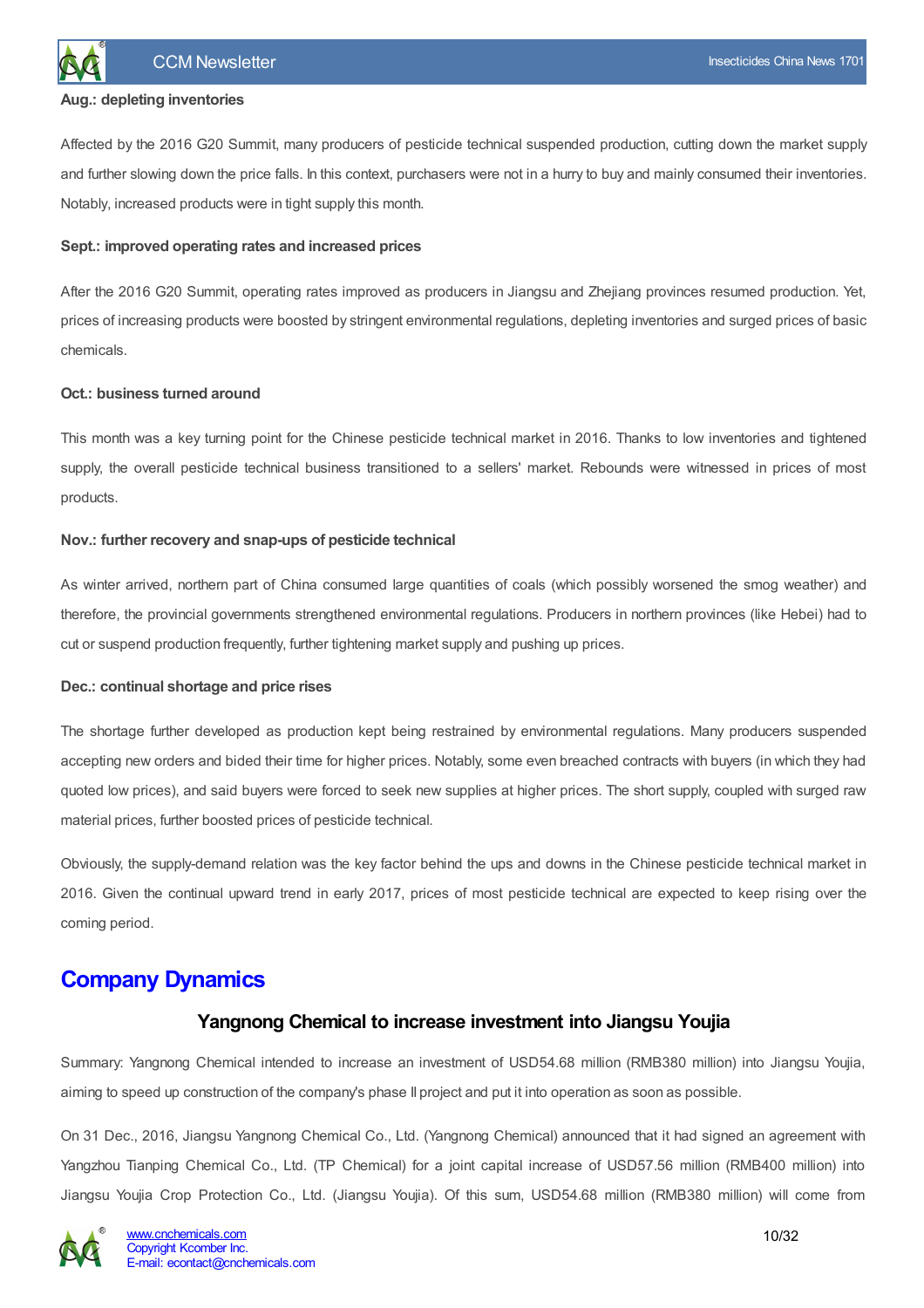

Yangnong Chemical and the remainder all from TP Chemical.

Following this, Jiangsu Youjia's registered capital will increase from USD86.33 million (RMB600 million) to USD143.89 million (RMB1 billion). Still, Yangnong Chemical will continue accounting for a 95% stake in Jiangsu Youjia, and TP Chemical for 5%.

"This capital increase mainly aims to accelerate the construction of Jiangsu Youjia's phase II project. With more investment, the project can be put into production as soon as possible and contribute to the overall financial performance," said Yangnong Chemical.

Currently, the phase II project – 3,550 t/a insecticides, 25,000 t/a herbicides and 1,200 t/a fungicides – is still under construction, with total investment planned to be around USD431.67 million (RMB3 billion). Jiangsu Youjia has already put its phase I project, including dicamba, bifenthrin and fluazinam, into production since late 2014.

#### **About Jiangsu Youjia**

Jiangsu Youjia was jointly established by Yangnong Chemical and TP Chemical (equity ratio: 95:5) in Jan. 2013. Recent two years have seen steady financial performance of the company (following figures were audited by Jiangsu Suyajincheng Certified Public Accountants LLP):

 $-2015$ 

- Total asset:USD136.55 million (RMB949 million)
- Net asset: USD107.05 million (RMB744 million)
- Revenue: USD104.46 million (RMB726 million)
- Net profit: USD21.30 million (RMB148 million)
- $-$  Q<sub>1</sub>-3 2016
- Total asset: USD185.04 million (RMB1,286 million)
- Net asset: USD121.44 million (RMB844 million)
- Revenue: USD69.93 million (RMB486 million)
- Net profit: USD13.81 million (RMB96 million)

### **Jiangsu Kuaida approved for NEEQ entry**

<span id="page-10-0"></span>Summary: On 4 Jan., 2017, Lier Chemical announced that its subsidiary Jiangsu Kuaida had been approved for entry onto the NEEQ, which will help the latter improve business operations and will provide it with extensive direct financing channels.

On 4 Jan., 2017, Lier Chemical Co., Ltd. (Lier Chemical) disclosed that its subsidiary Jiangsu Kuaida Agrochemical Co., Ltd. (Jiangsu Kuaida) had been approved for entry onto the New Third Board (= National Equities Exchange and Quotations, NEEQ) and for share transfer through negotiation. In the coming period, the company will be listed in accordance with the relevant listing procedures.

Jiangsu Kuaida is mainly engaged in the R&D, production and sale of phosgene-based pesticide technical, intermediates and formulations, covering herbicides, insecticides and fungicides. Financial reports from the company showed that its revenue for

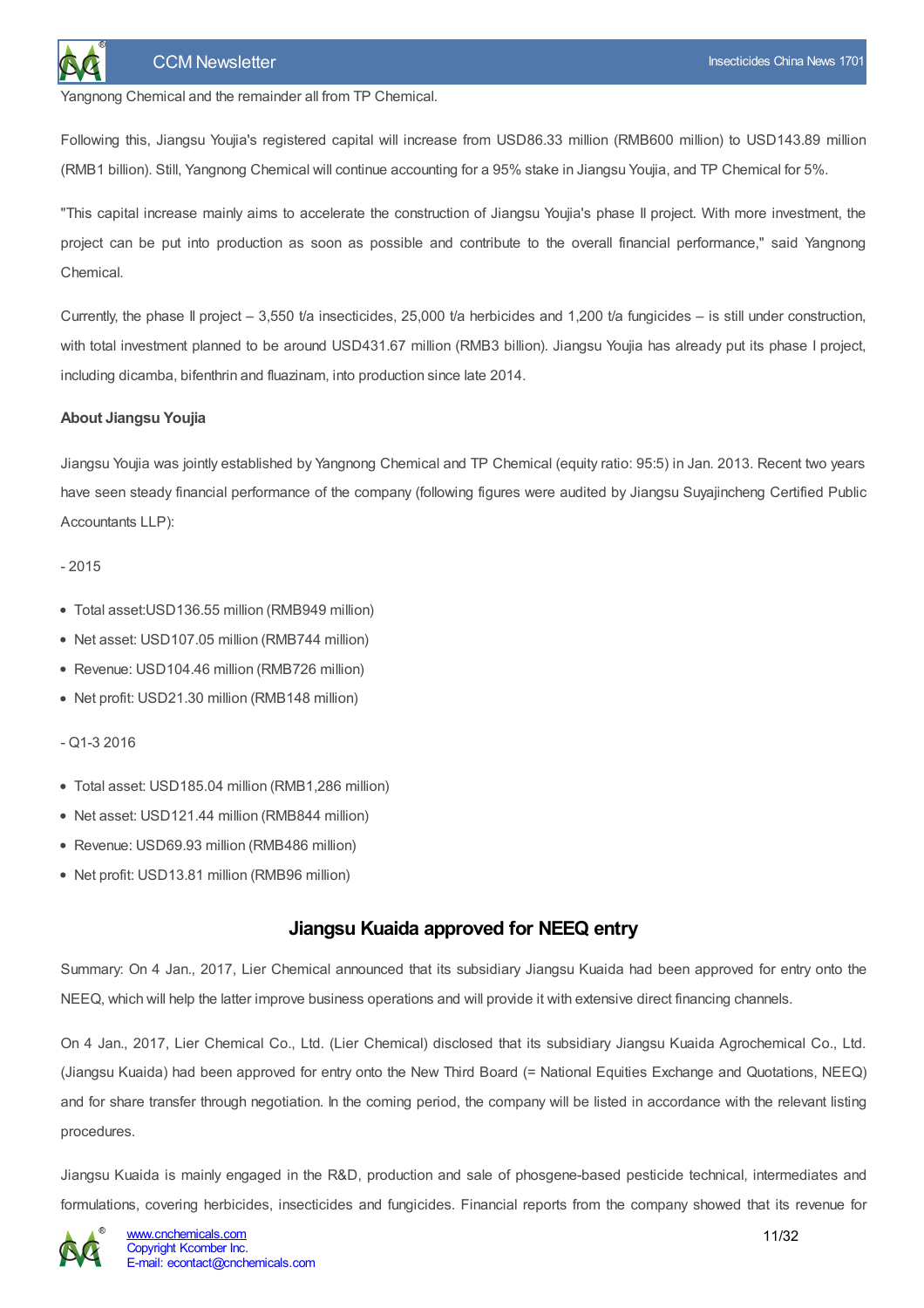2015 reached USD94.34 million (RMB657 million) and that between Jan. and May 2016 totaled USD35.40 million (RMB246 million), with corresponding net profit standing at USD2.34 million (RMB16 million) and USD1.88 million (RMB13 million) respectively.

Following its entry onto the NEEQ, a broad financing platform and expanded financing channels will be available to the company. With sufficient financial support, it should be conducive to improve its brand image, management structure and business operations, thus enhancing its overall market competitiveness and realising sustainable development.

Table 1: Jiangsu Kuaida's revenue by main pesticide product, 2014-2015 & Jan.-May 2016, million USD

| Product                | <b>Jan.-May 2016</b>       | 2015                  | 2014  |
|------------------------|----------------------------|-----------------------|-------|
| Pesticide technical    | 18.45                      | 43.91'                | 37.99 |
| Pesticide formulation  | $\rightarrow$<br>.74<br>ıд | 32.53                 | 30.54 |
| Pesticide intermediate | . 57                       | $\sim$ $\sim$<br>ວ.ວ∠ | 6.68  |

*Source: Jiangsu Kuaida Agrochemical Co., Ltd.*

The NEEQ plays a significant role in providing small- and medium-sized enterprises with financing channels. As a platform for equity transactions, it has lower access thresholds than the Main Board and Growth Enterprise Board (GEB) markets – there are no financial requirements on either main businesses or overall performance. Any non-listed limited liability enterprises with a clear business structure which are capable of sustaining operations and have been established for at least 2 years are allowed to apply for entry into the system. However, the NEEQ does apply the \*suitability rule and therefore mainly attracts institutional investors.

Besides Jiangsu Kuaida, another 18 pesticide enterprises also entered the NEEQ from 2013 to 2016, not to mention those that are currently applying or planning to apply for entry.

China has so far introduced new policies to support the platform's development, such as by expanding the NEEQ market, running trials of an amended broad transfer mechanism (from the NEEQ to Main Board or GEB), and releasing an NEEQ index system (mainly NEEQ Component Index, i.e. 89901 and NEEQ Market Making Component Index, i.e. 89902). In this context, the NEEQ will attract an increasing number of investors and enterprises over the coming period.

\* Suitability rule: A member or an associated person must have a reasonable basis to believe that a recommended transaction or investment strategy involving a security or securities is suitable for the customer, based on information obtained through the reasonable diligence of the member or associated person to ascertain the customer's investment profile, as prescribed by the *Financial Industry Regulatory Authority of the US.*

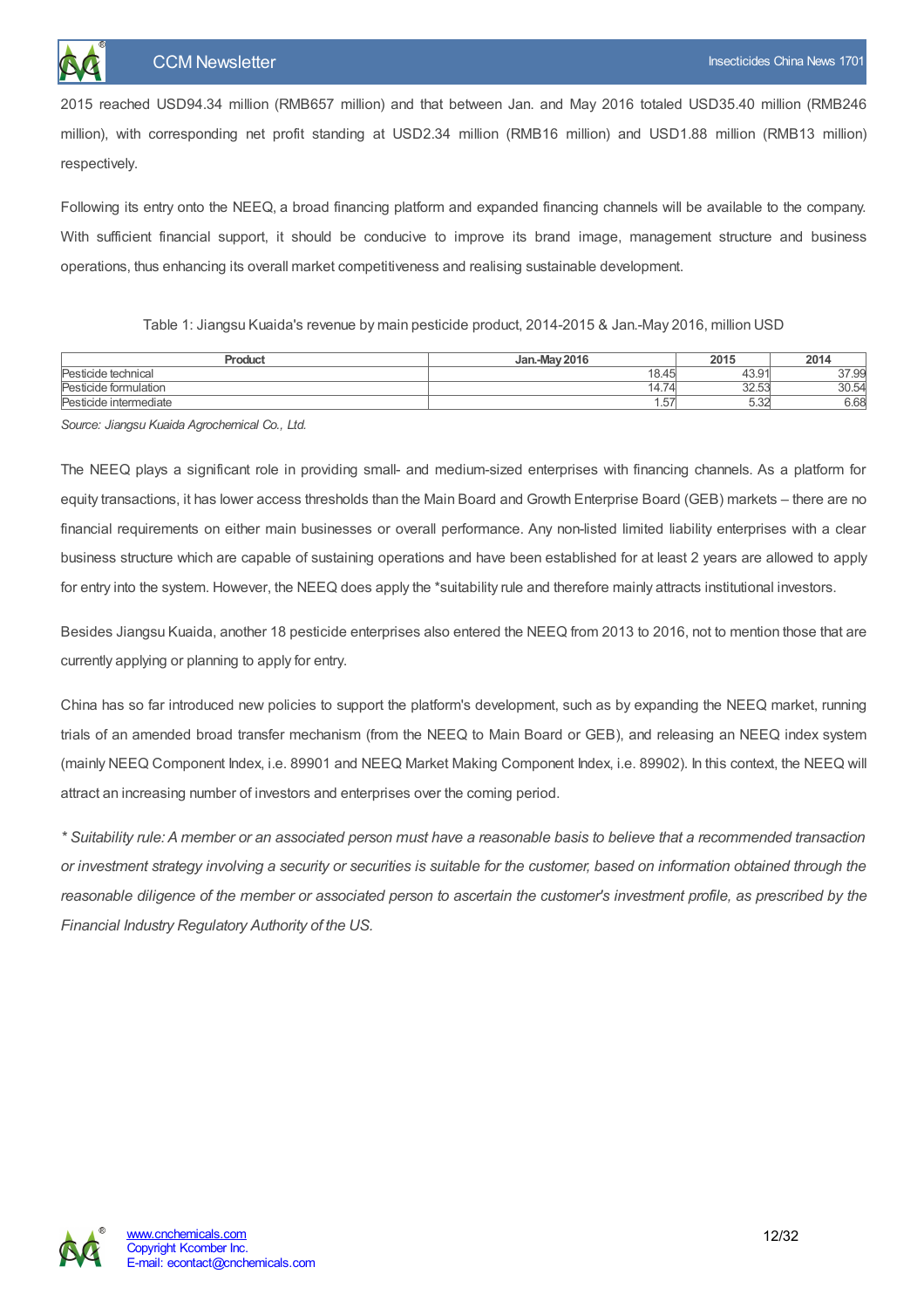

#### Table 2: Chinese pesticide enterprises listed on the NEEQ, 2013-2016

| No. | <b>Enterprise</b>                                  | <b>Listing date</b> |
|-----|----------------------------------------------------|---------------------|
|     | Innovation Meiland Co., Ltd.                       | 2013/7/2            |
| 2   | Anhui JiuYi Agriculture Co., Ltd.                  | 2014/8/19           |
| 3   | Zhejiang Xinnong Chemical Co., Ltd.                | 2015/4/23           |
| 4   | Henan HDF Chemical Co., Ltd.                       | 2015/7/27           |
| 5   | Jiangxi Xinlong biological Polytron Technologies   | 2015/8/14           |
| 6   | Huizhou Yinnong Technology Co., Ltd.               | 2015/8/25           |
|     | Nutrichem Laboratory Co., Ltd.                     | 2015/10/20          |
| 8   | Shandong Luba Chemical Co., Ltd.                   | 2015/10/21          |
| 9   | Ningxia Soochow Agrochemical Limited Company       | 2015/11/3           |
| 10  | Jiangxi Heyi Chemical Co., Ltd.                    | 2015/11/27          |
| 11  | Jiangsu Tuogiu Agrochemicals Co., Ltd.             | 2016/3/14           |
| 12  | Shangdong Lybang Crop Science Co., Ltd.            | 2016/3/30           |
| 13  | Jiangsu Confident Biochemical Technology Co., Ltd. | 2016/5/9            |
| 14  | Shandong Weifang Rainbow Chemical Co., Ltd.        | 2016/7/13           |
| 15  | <b>IBSM Chemical CoLtd.</b>                        | 2016/7/19           |
| 16  | Guangdong Geolong Biotechnology Co., Ltd.          | 2016/10/31          |
| 17  | Chengdu Tepu Biotechnology Co., Ltd.               | 2016/10/31          |
| 18  | Chengdu Green Gold Hi-Tech Co., Ltd.               | 2016/12/22          |

*Source: CCM*

### <span id="page-12-0"></span>**Hailir: financial performance closely linked to imidacloprid TC and acetamiprid TC business**

Summary: Hailir revealed in its IPO prospectus that imidacloprid TC and acetamiprid TC account for essential parts in its pesticide technical business and are important contributors to the company's total performance, only second to the pesticide formulation business. In other words, the company's overall financial performance are closely related to its imidacloprid TC and acetamiprid TC business.

In the end of Dec. 2016, Hailir Pesticides and Chemicals Group (Hailir) released its prospectus for initial public offerings (IPO), which revealed its financial performance in 2013, 2014, 2015 and H1 2016.

It is showed that the company has established an integrated supply chain of pesticide technical-intermediates-formulations. Particularly, imidacloprid TC and acetamiprid TC account for essential parts in its pesticide technical business and are important contributors to the company's total performance (only second to the pesticide formulation business).

| <b>Business</b>        | H1 2016     | 2015  | 2014  | 2013                     |
|------------------------|-------------|-------|-------|--------------------------|
| Pesticide formulation  | 62.1<br>-14 | 86.4  | 77.95 | 59.83                    |
| Pesticide technical    | 27.53       | 55.38 | 49.29 | 56.84                    |
| Pesticide intermediate | 0.95        | 92ا،  | 1.04  | 4.97                     |
| <b>Others</b>          | <u>.</u>    | 2.55  | 3.29  | $\overline{A}$<br>4. I V |

Table 3: Hailir's revenue by business, 2013-2015 & H1 2016, million USD

*Source: Hailir Pesticides and Chemicals Group*

Hailir produces imidacloprid TC and acetamiprid TC for self-production of pesticide formulations, and for external sales to other pesticide producers or pesticide technical distributors as well. Fluctuations have been witnessed in the company's sales prices of imidacloprid TC and acetamiprid TC over the past few years:

#### **- 2011-2013**

Affected by increasingly strict environmental regulations and raised labour costs, production of imidacloprid TC and acetamiprid TC were significantly restrained. Yet, demand for the two products grew during this period, especially in overseas markets. In this context, the market supply got tight, boosting the prices.

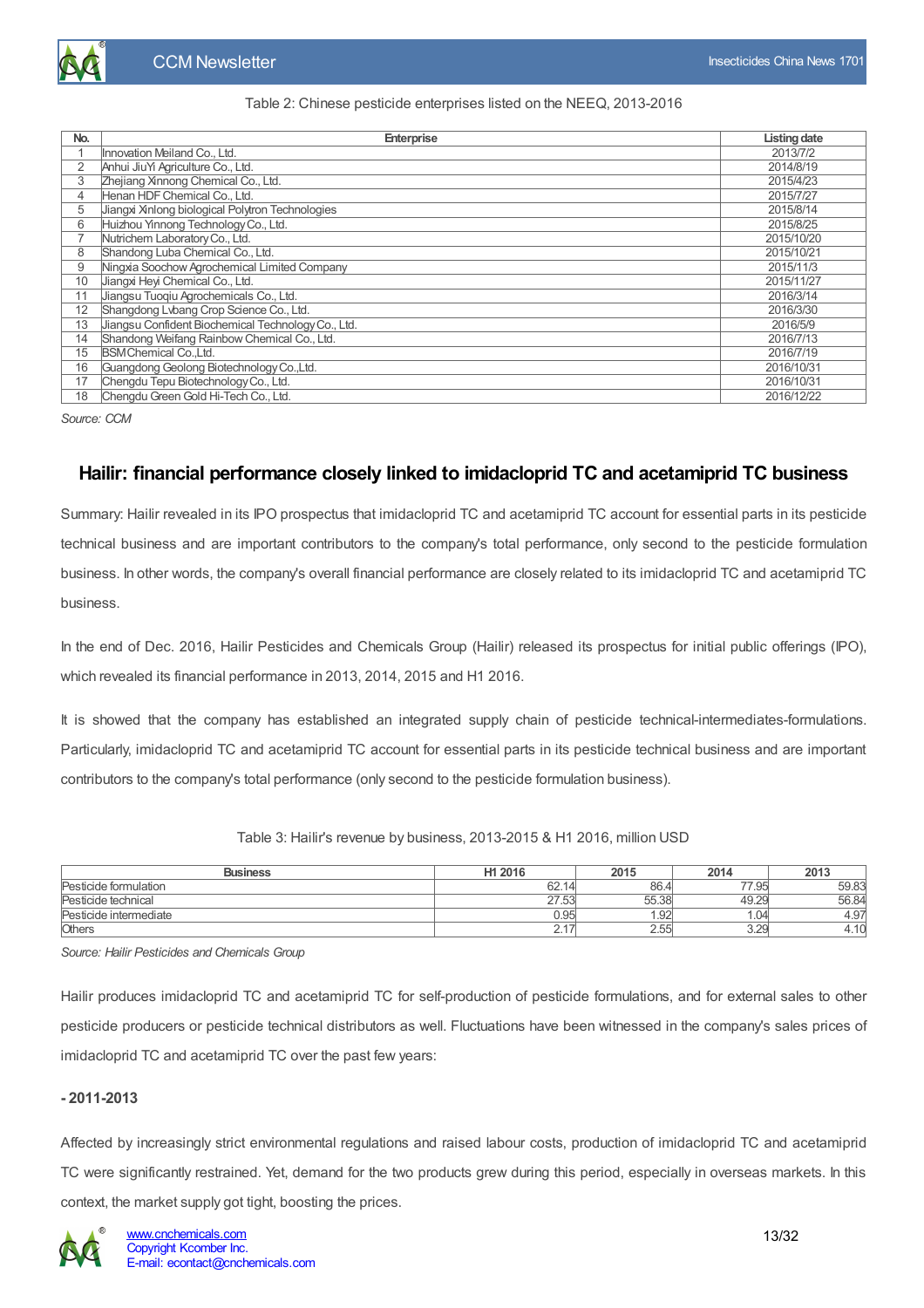

#### **- 2014-2015**

As the shortage got relieved and supply became sufficient in these two years, purchasers, particularly the overseas ones, were not in a hurry to buy and bided their time for lower prices. Therefore, Hailir reduced its quoted prices.

#### **- H1 2016**

Compared with figures in 2015, increase was seen in the sales price of imidacloprid TC, while that of acetamiprid TC continued declining.

Table 4: Hailir's sales prices of imidacloprid TC and acetamiprid TC, 2013-2015 & H1 2016, USD/t

| ltem                       | H1 2016                                                      | 2015                      | 2014                                            | 2013             |
|----------------------------|--------------------------------------------------------------|---------------------------|-------------------------------------------------|------------------|
| $\sim$<br>llmidacloprid IC | $ \sim$<br>$- -$<br>エ・ソレ<br>$\cdot$                          | $1.105.3^\circ$<br>エンジンシン | 126F<br>$\overline{a}$ $\overline{a}$<br>7.JU.J | nnnnn<br>יט.טבעב |
| $-$<br>Acetamiprid TC      | $\Omega$<br>$\bigcap_{n \in \mathbb{N}}$<br>11.333<br>$\sim$ | $\Delta$ 23.77<br>12 J.I  | $F A \cap R$<br>116.1<br>$\sim$                 | 1027             |

*Source: Hailir Pesticides and Chemicals Group*

#### Table 5: Hailir's production and sales of imidacloprid TC, 2013-2015 & H1 2016, tonne

| Time                | <b>Production capacity</b> | Output   | Utilisation rate of production capacity | <b>External sales</b> | Self-consumption |
|---------------------|----------------------------|----------|-----------------------------------------|-----------------------|------------------|
| 2013                | 2,500                      | 2.159.95 | 86.40%                                  | .899.79               | 178.24           |
| 2014                | 2.500                      | 2.508.48 | 100.34%                                 | .915.86               | 191.21           |
| 2015                | 2.500                      | 2.539.25 | 101.57%                                 | 2,709.11              | 196.63           |
| H <sub>1</sub> 2016 | 2,500                      | .654.37  | 66.17%                                  | .373.49               | 92.28            |

*Source: Hailir Pesticides and Chemicals Group*

#### Table 6: Hailir's production and sales of acetamiprid TC, 2013-2015 & H1 2016, tonne

| Time    | <b>Production capacity</b> | Output   | Utilisation rate of production capacity | <b>External sales</b> | Self-consumption |
|---------|----------------------------|----------|-----------------------------------------|-----------------------|------------------|
| 2013    | .200                       | .040.40  | 86.70%                                  | .001.54               | 52.19            |
| 2014    | .200                       | .673.77  | 139.48%                                 | 959.98                | 121.63           |
| 2015    | .200                       | .485.721 | 123.81%                                 | .732.53               | 52.91            |
| H1 2016 | .200                       | 811.45   | 67.62%                                  | 906.63                | 26.34            |

*Source: Hailir Pesticides and Chemicals Group*

Influenced by the decreased sales prices, Hailir recorded fluctuated revenue from imidacloprid TC and acetamiprid TC. Specifically,

#### **- Imidacloprid TC**

- 2013: USD38.44 million (RMB267.14 million), 30.57% of the company's total
- 2014: USD33.41 million (RMB232.16 million), 25.39% of the company's total
- 2015: USD33.85 million (RMB235.26 million), 23.15% of the company's total
- H1 2016: USD17.27 million (RMB120.03 million), 18.61% of the company's total

#### **- Acetamiprid TC**

- 2013: USD18.40 million (RMB127.91 million), 14.64% of the company's total
- 2014: USD15.89 million (RMB110.41 million), 12.07% of the company's total
- 2015: USD21.52 million (RMB149.59 million), 14.72% of the company's total

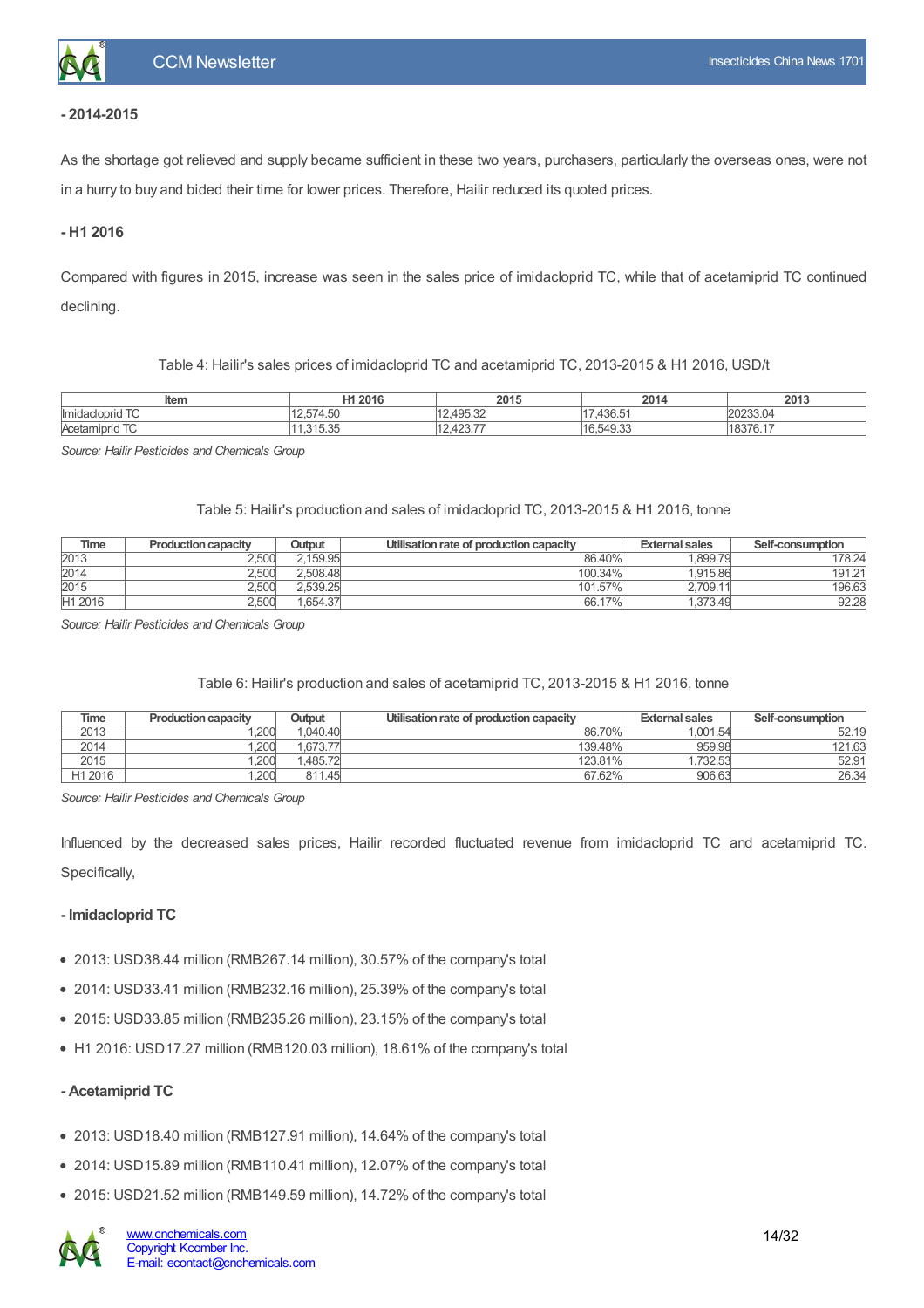

#### H1 2016: USD10.26 million (RMB71.30 million), 11.06% of the company's total

Notably, in 2015, Hailir increased efforts to market the two products and significantly boosted their sales volume, easing the impacts from the decreased sales prices to some extent. Therefore, the company realised a slight growth of the revenue from pesticide technical in the year.

| Item                        | $H$ $A$ $0$ $0$ $A$ $0$       | 2015          | 2014                 | 2013                      |
|-----------------------------|-------------------------------|---------------|----------------------|---------------------------|
| $-$<br><i>Ilmidacioprio</i> | $\sim$ $\sim$ $\sim$<br>، ے ، | 0000<br>uu.uc | ◡◡.                  | ററ<br>JU.                 |
| $-$<br>Acetan               | $\sim$ $\sim$<br>1 U.ZU       | 21.JZ         | $\sim$<br>റ<br>15.89 | $\cdot$ . $\cdot$ $\cdot$ |

*Source: Hailir Pesticides and Chemicals Group*

Hailir is very likely to enjoy surging revenue from the two products in the whole of 2016. Since H2 2016, the Chinese pesticide industry has been impacted by the "de-capacity" policy (removal of excess production capacity). That aside, intensive national environmental inspections have been launched since July. In this context, production of pesticide technical and intermediates has been limited, as a result of which market supply has become tight and prices kept going up. Imidacloprid TC was a typical example of this. Steady increases were seen in its prices, especially after Sept. which even supported rise in the price of acetamiprid TC.

According to the company's IPO prospectus, it also plans to extend into business of azoxystrobin TC, thiamethoxam TC, indoxacarb TC and pyraclostrobin TC over the coming period. Notably, a highly-automatic plant for pyraclostrobin TC has already been built and will be put into production within 2017 (plants for the remainder of the fore-mentioned products have yet to construct). With diversified product mix, Hailir is expected to see improving performance in the future.

### **Jingbo Agrochemicals to launch IPO for new pesticide production projects**

<span id="page-14-0"></span>Summary: Jingbo Agrochemicals intended to launch IPO to raise funds of USD78.51 million (RMB545.66 million) for new pesticide projects, including a 500 t/a indoxacarb TC production expansion project. The company predicted the sales from these new projects may reach USD147.02 million (RMB1.02 billion) after they are put into operation.

On 27 Dec., 2016, the China Securities Regulatory Commission publicised Jingbo Agrochemicals Technology Co., Ltd. (Jingbo Agrochemicals)'s prospectus (draft) for initial public offerings (IPO) on the ChiNext Board. The draft showed that the company planned to raise funds of USD78.51 million (RMB545.66 million) for:

- A marketing & technological service online platform construction project (for pesticide formulations)
- A environmentally friendly & high efficacy insecticide technical production project (500 t/a)
- A environmentally friendly pesticide formulation production project (10,000 t/a)
- Construction of technical centre
- Replenishment of liquid capital

"According to our feasibility study report, we will generate sales of USD147.02 million (RMB1.02 billion) after these projects are put into operation," disclosed Jingbo Agrochemicals.

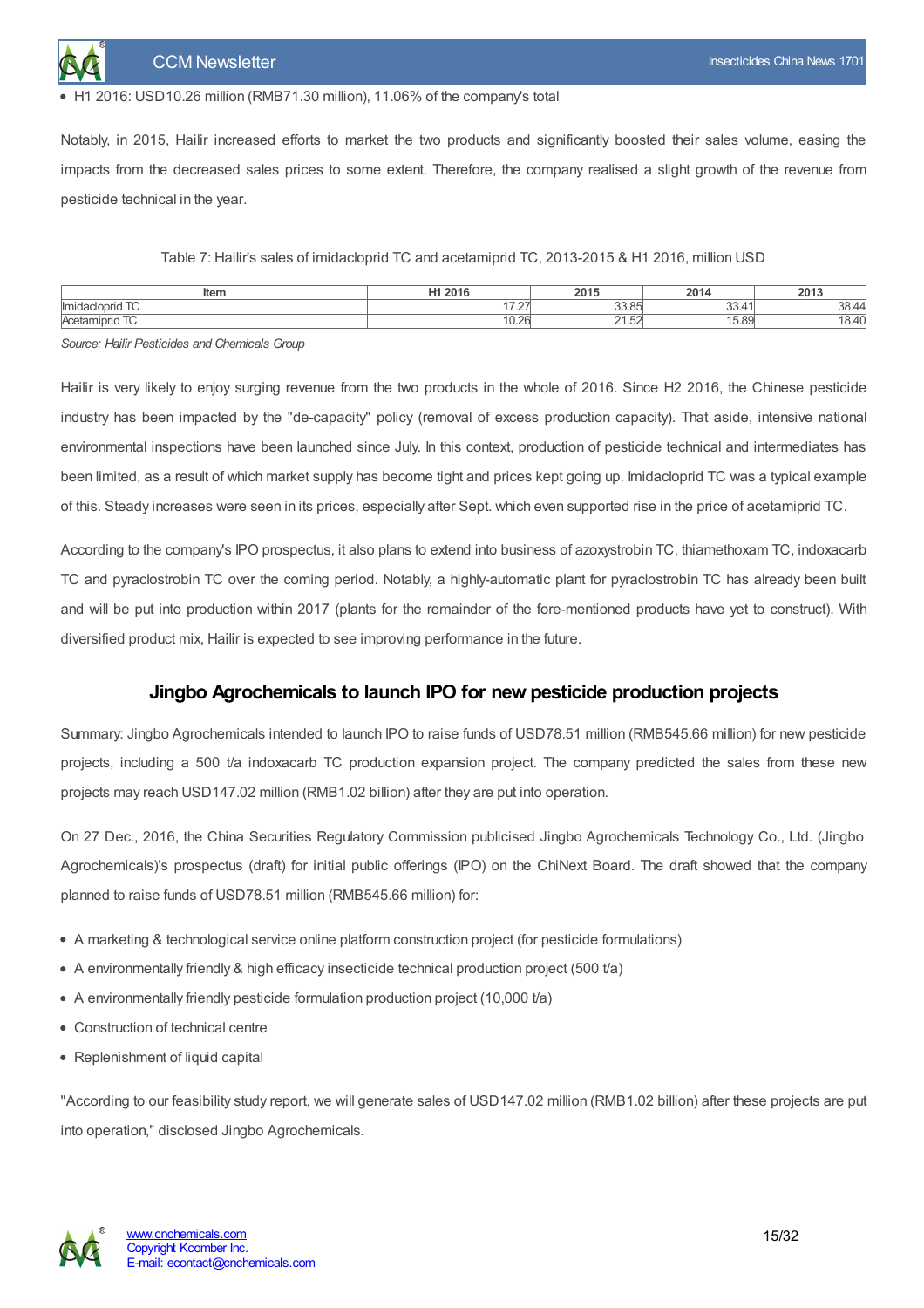

#### Table 8: Jingbo Agrochemicals' allocation scheme for funds to be raised from IPO

| No. | Project                                                                                       |       | Total investment, million USD   To-be-raised funds, million USD |
|-----|-----------------------------------------------------------------------------------------------|-------|-----------------------------------------------------------------|
|     | Marketing & technological service online platform construction project                        | 22.40 | 22.40                                                           |
|     | 2 Environmentally friendly & high efficacy insecticide technical production project (500 t/a) | 12.71 | 12.71                                                           |
|     | 3 Environmentally friendly pesticide formulation production project (10,000 t/a)              | 15.63 | 15.63                                                           |
|     | 4 Construction of technical centre                                                            | 14.10 | 14.10                                                           |
|     | 5 Replenishment of liquid capital                                                             | 13.67 | 13.67                                                           |
|     | Total                                                                                         | 78.51 | 78.51                                                           |

*Source: Jingbo Agrochemicals Technology Co., Ltd.*

Specific information about Jingbo Agrochemicals' two production projects were as follows:

#### **- 500 t/a insecticide technical production project**

The company planned to build a new plant and supporting facilities to increase its existing indoxacarb TC production capacity by 500 t/a, with the aim of expanding its production scale and improving profitability.

Prior to this, Jingbo Agrochemicals has been capable of producing quality indoxacarb TC (\*S:R=9:1). "We have realised commercialisation since 2015, with product quality being internationally advanced," claimed the company. This also started the product upgrade in the indoxacarb TC market. It is believed that the company will strengthen its leading position in the market after its expansion project is put into production.

\* S & R: both refer to isomers, S comes from the Latin siniter, meaning "left", and R from rectus, meaning "right".

#### **- 10,000 t/a pesticide formulation production project**

New production lines and supporting facilities will be constructed in the existing plant, including three for SC (totalling 2,670 t/a), three for WDG and WP (totalling 1,630 t/a), two for GR (totalling 5,500 t/a) and one for DF (200 t/a).

Jingbo Agrochemicals is mainly engaged in production of pesticide technical and formulations. It has so far developed a diversified product mix. Particularly, its quizalofop-P-ethyl TC, nicosulfuron TC, kresoxim-methyl TC and indoxacarb TC account for relatively large shares in both domestic and overseas markets. That aside, its sales channels for pesticide formulations have covered most main crop planting areas in China. The company has also established stable partnerships with international agrochemical giants like ADAMA Agricultural Solutions Ltd. and DuPont.

Recent two years have seen stable development in the company – it ranked No.46 on the China Top 100 Pesticide Enterprises (by sales) in 2015 and ranked No.52 in 2016.

According to its IPO prospectus, in the coming period, the company plans to:

#### **- Product development**

Optimise the existing product portfolio and continue developing new pesticide technical and formulations

#### **- Market expansion**

#### **Domestic:**

Establish a family farm and scaled farm centred service system and technological service stations for marketing

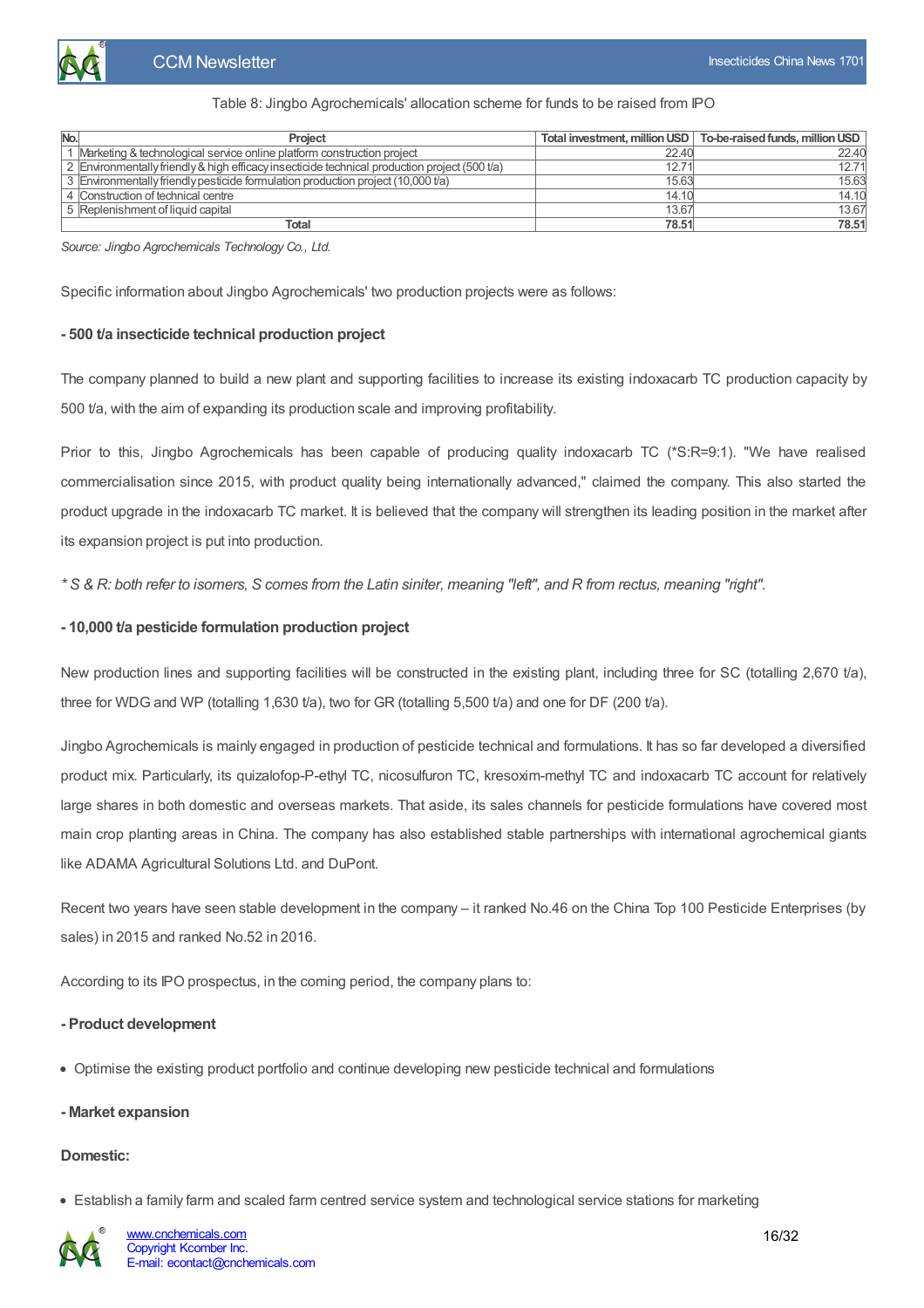

Set up an online service platform to provide technological services and crop protection solutions

#### **Overseas:**

- Develop new clients, aiming to grow into an important supplier for international agrochemical giants
- Extend sales network in international markets by hiring specialised salespersons and establishing a professional sales team, so

as to promote brands and improve competitiveness in the global markets

Table 9: Jingbo Agrochemicals' financial figures, 2013-2015 & H1 2016, million USD

| Item                | H1 2016 | 2015              | 2014            | 2013                     |
|---------------------|---------|-------------------|-----------------|--------------------------|
| Revenue             | 73.53   | 108.81            | 115<br>$\cup$ . | 109.54                   |
| Operating profit    | 4.64    | 8.61              | 12.45           | $\rightarrow$            |
| <b>Total profit</b> | 4.69    | $\sim -c$<br>0.13 | 12.24           | $\overline{\phantom{0}}$ |
| Net profit          | 4.03    | 7.51              | 10.65           | 10.08                    |

*Source: Jingbo Agrochemicals Technology Co., Ltd.*

# <span id="page-16-1"></span><span id="page-16-0"></span>**Import and export**

### **Imidacloprid continues heading insecticide exports in China**

Summary: Between Jan. and Oct. 2016, imidacloprid recorded the largest export value among other insecticides and even ranked third among pesticides, just following glyphosate and paraquat, according to China Customs.

Imidacloprid has become a leading insecticide in the Chinese market in regard to output, sales and exports. In particular, it has recorded the highest export value among other insecticides in recent years. According to China Customs, figures between Jan. and Oct. 2016 achieved:

- Volume: around 10,100 tonnes, 0.92% of the national total
- Value: USD158 million, 3.50% of the national total

By value, imidacloprid even ranked third among pesticides during this period, just following glyphosate and paraquat, which suggested its leading position in the pesticide market.

| Time              | Export volume, 000'<br>tonne | YoY<br>change | Proportion to the total export volume of<br>pesticides | Export value, million<br><b>USD</b> | YoY<br>change | Proportion to the total export value of<br>pesticides |
|-------------------|------------------------------|---------------|--------------------------------------------------------|-------------------------------------|---------------|-------------------------------------------------------|
| 2011              | 21.5                         |               | 1.53%                                                  | 239                                 |               | 3.86%                                                 |
| 2012              |                              | 24.1 +11.72%  | 1.51%                                                  | 360                                 | +50.89%       | 4.58%                                                 |
| 2013              | 24.1                         | $+0.36%$      | 1.49%                                                  | 378                                 | $+4.83%$      | 4.44%                                                 |
| 2014              | 23.5                         | $-2.64%$      | 1.43%                                                  | 317                                 | $-16.02%$     | 3.62%                                                 |
| 2015              | 21.7                         | $-7.86%$      | 1.44%                                                  | 224                                 | $-29.34%$     | 3.08%                                                 |
| Jan.-Oct.<br>2016 | 10.1                         |               | 0.92%                                                  | 158                                 |               | 3.50%                                                 |

Table 10: China's exports of imidacloprid, 2013-2015 & Jan.-Oct. 2016

*Note: YoY refers to year on year.*

*Source: China Customs*

#### **- Export destination**

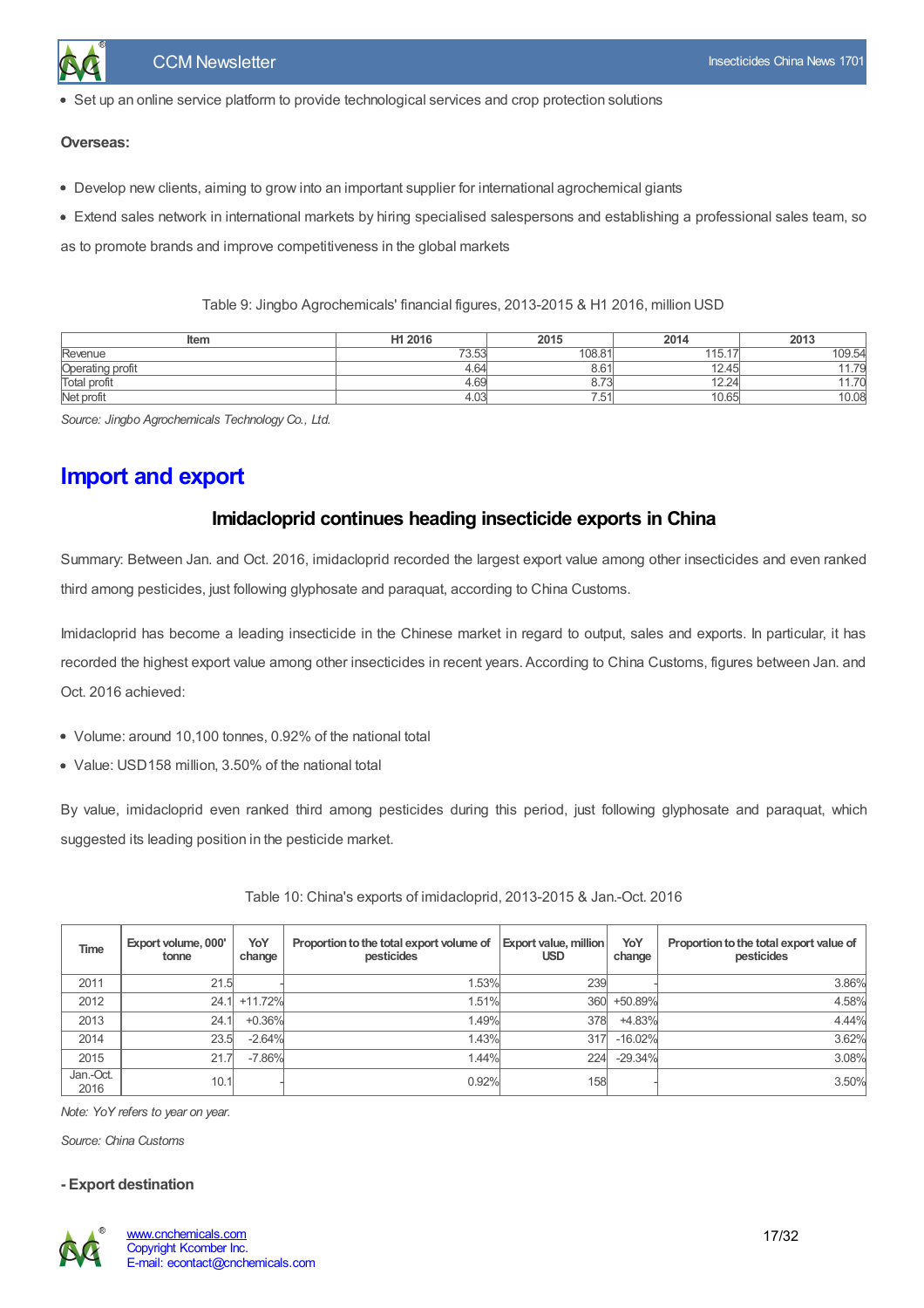From Jan. to Oct., China exported imidacloprid to nearly 60 countries / regions. The top 10 ones by value included Brazil, India, Israel, the US, Auatralia, Pakistan, Ukraine, Columbia, Vietnam and Indonesia. Besides, Russia, Argentina, Mexico, South Africa, Iran, Malaysia, Paraguay and Turkey were also important destinations of imidacloprid from China.

#### **- Exporter (by manufacturer)**

Exporters of imidacloprid in China were highly concentrated during this period.

**Top 10 exporters of imidacloprid TC (by value)**: Jiangsu Changqing Agrochemical Co., Ltd., Jiangsu Yangnong Chemical Group Co., Ltd., Hailir Pesticides and Chemicals Group Co., Ltd., Suzhou Bianjing Agro-Biochemical Co., Ltd., Jiangsu Changlong Agrochemicals Co., Ltd., Hebei Yetian Agrochemicals Co., Ltd., Shandong United Pesticide Industry Co., Ltd., Jiangsu Kwin Group Co., Ltd., Nanjing Red Sun Co., Ltd. and Qingdao KYX Chemical Co., Ltd.

**Top 10 exporters of imidacloprid formulations (by value)**: Jiangsu Changlong Chemicals Co., Ltd., Jiangsu Kwin Group Co., Ltd., Anhui Huaxing Chemical Co., Ltd., Jiangsu Rotam Chemistry Co., Ltd., Hebei Yetian Agrochemicals Co., Ltd., JiangsuChangqing Agrochemical Co., Ltd., Nanjing Red Sun Co., Ltd., Shandong United Pesticide Industry Co., Ltd., Jiangsu Changlong Agrochemicals Co., Ltd. and Jiangsu Chemspec Agro-Chemical Co., Ltd.

### **Why pesticide exports from China kept decreasing in 2016?**

<span id="page-17-0"></span>Summary: China continued suffering declines in exports and imports of pesticides in 2016, according to China Customs and the ICAMA. In this article, CCM made detailed introduction to the reasons behind the continual decrease.

Depressions were seen in both exports and imports of pesticides from China in 2016. According to China Customs and the Institute for the Control of Agrochemicals, Ministry of Agriculture (ICAMA), from Jan. to Oct. 2016:

- $\bullet$  Import volume: 32,800 tonnes, down 35.25% YoY (= year on year)
- Import value: USD371.00 million, down 37.01% YoY
- Export volume: 1.10 million tonnes, down 14.81% YoY
- Export value: USD4.51 billion, down 27.10% YoY,

During this period, China exported pesticides to altogether 159 countries / regions. Of these, only 10 countries / regions recorded an import value of USD100.00 million+, a decrease of 12 over 2015.

"The year 2015 witnessed the first decreases in both export and import of pesticides. This downward trend further developed in 2016 – both export volume and value recorded the largest declines over the past six years," disclosed Zhang Wenjun, director of the International Cooperation Service Department of the ICAMA at the 4<sup>th</sup> Pesticide Import& Export Analysis and Information Exchange Meeting.

What are the reasons for the continuously declined imports and exports of pesticides in China? Yan Duanxiang, deputy director of the ICAMA, gave us the answers:

1. **Global economic recession**: slow economic growth worldwide posed great impacts on international trades. China, as the largest pesticide exporter, suffered a lot.

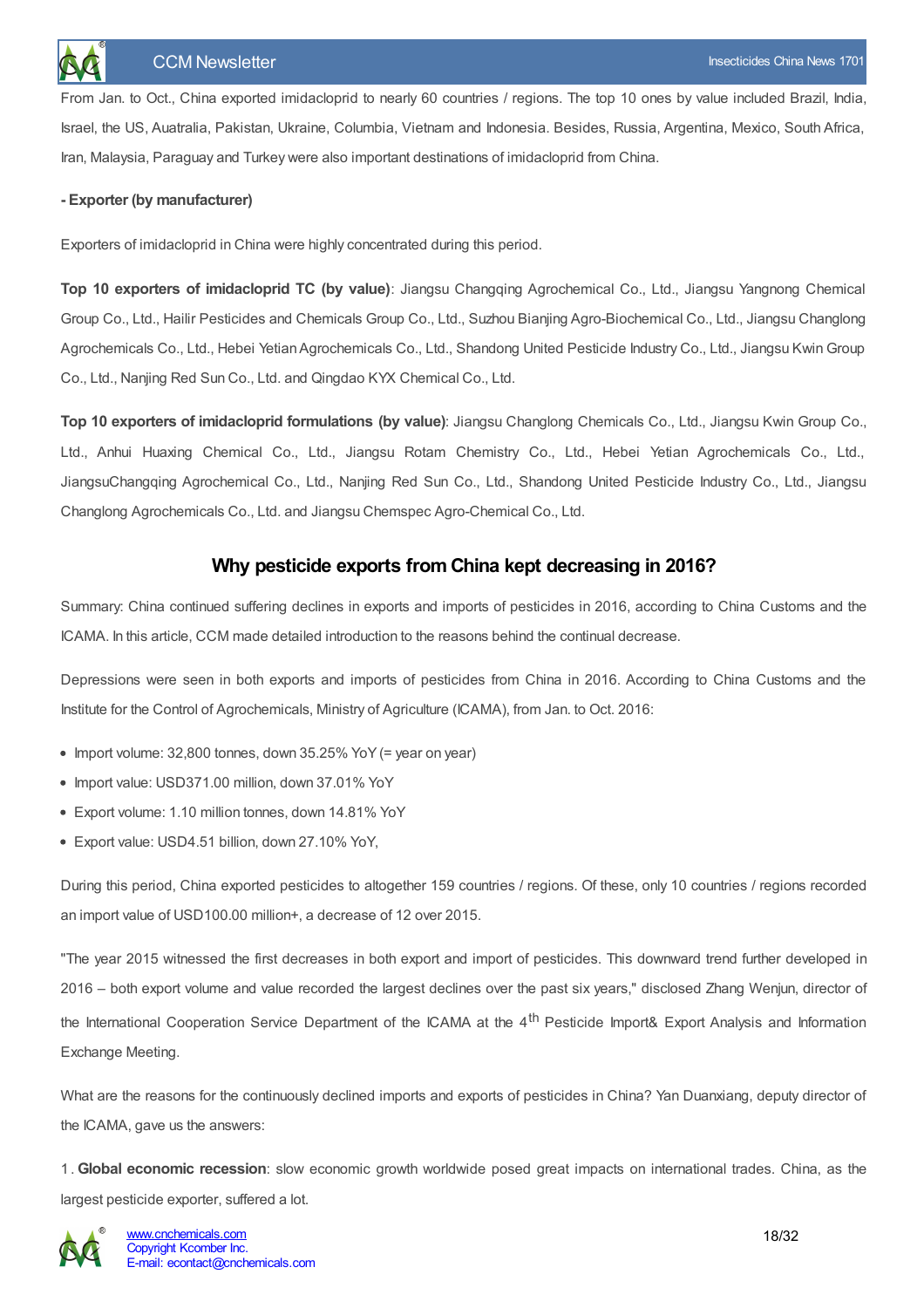2 . **Less competitive product quality & production technology**: affected by economic transformation in China, pesticide producers faced rising costs and weakening profitability. In this context, their product quality and production technology improved slowly due to decreased investments. Conversely, producers in other developing countries, like India, paid much attention to pesticide quality. With more competitive quality and price, they expanded their market shares rapidly.

3. **Export barriers**: foreign countries put forward increasingly high quality requirements for pesticides, as technology for quality examination improved. This significantly restrained Chinese producers from expanding into the international market, given their less advanced production technology and intense market competition at home and abroad. Additionally, the standardised pesticide regulations in overseas markets also became a barrier for pesticide export from China.

4. **Rampant illegal international trades**: illegal pesticide producers often sell products at low quoted prices (taking advantage of their low production costs), which forces legal producers to reduce prices and even impedes their development in the international market. For instance, China should have accounted for 60% sales in the Turkish pesticide market. Yet, due to the serious illegal trades there, China took up a mere 30% shares.

5. **Lagging-behind export policies**: this was particularly obvious in registration of exported pesticides. For instance, the ICAMA cancelled the registration of pesticides exclusively for export in early 2014. Yet, certificates of some products were to expire for the time being. Producers of these products were not able to renew their registration and continue production, since new regulations have yet to come out.

In response to these, "The ICAMA has increased efforts to boost pesticide exports from China," disclosed Yan Duanxiang. For example,

**- Cracking down illegal trades through international cooperation**: take pesticide export to Thailand as an example: checks are specified from export declarations to each authentication. This has effectively restrained sales of counterfeited and poor-quality pesticides in Thailand and meanwhile boosted exports from China to the country.

#### **- Formulating temporary policies and applying for favourable export tax rebates for pesticides**

- **Promoting international cooperation projects**: these projects facilitate the introduction of Chinese pesticide production experience and technology to foreign countries, which also helps domestic enterprises to "go global".

### **Highlights in pesticide exports from China in 2016**

<span id="page-18-0"></span>Summary: China continued suffering declines in exports and imports of pesticides in 2016, according to China Customs and the ICAMA. Despite this, there were still some marked highlights.

The year 2016 continued to witness depressed exports and imports of pesticides in China, according to China Customs and the Institute for the Control of Agrochemicals, Ministry of Agriculture (ICAMA). Despite this, there were still some marked highlights.

#### **1. Slowdown in export decreases**

Decreases in pesticide exports from China slowed down in July-Oct. – export volume went down by 7.00% YoY (= year on year), vs. 21.77% in H1, and export value down by 6.00% YoY, vs. 33.03% in H1, according to China Customs. Given this, it is expected that

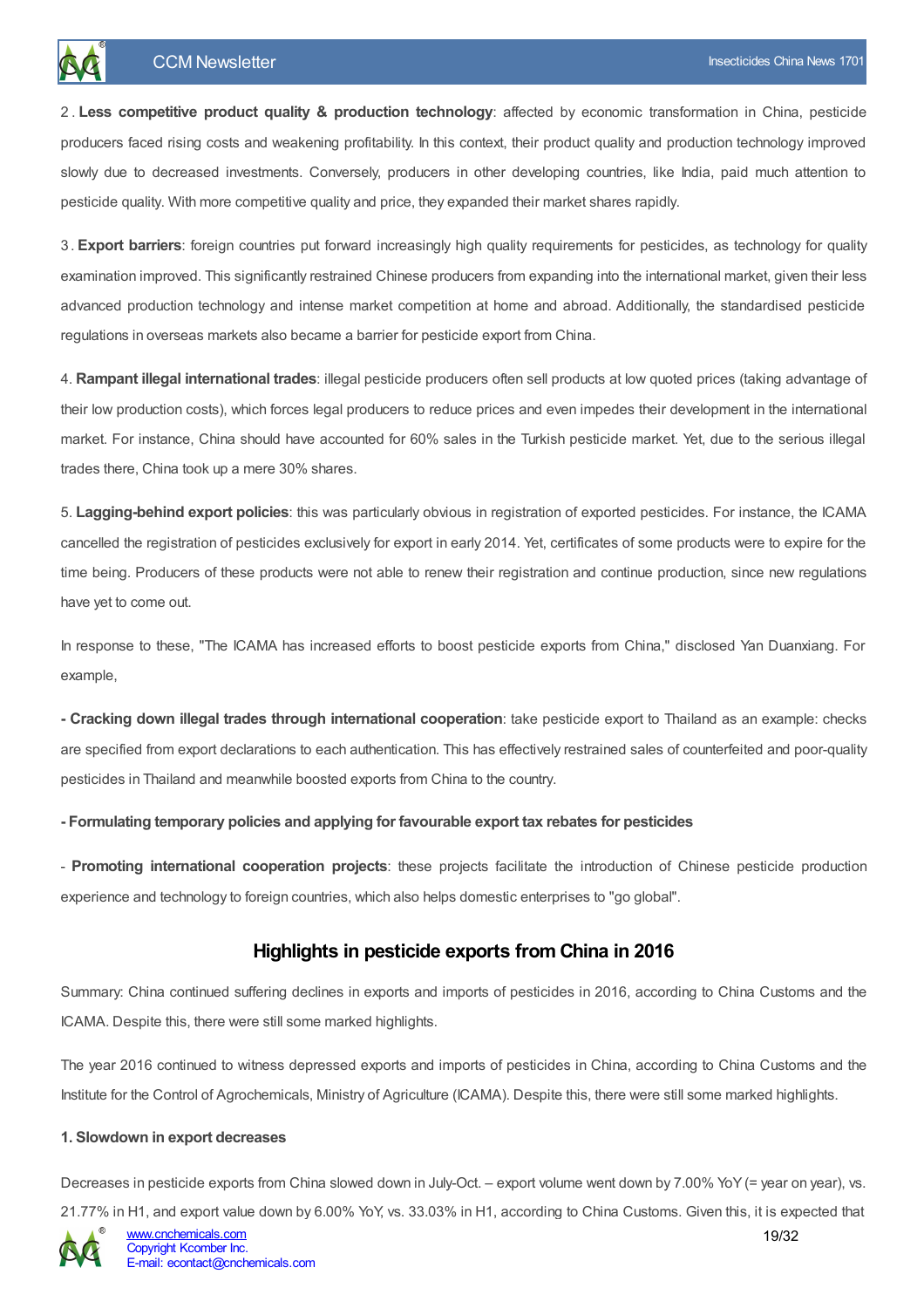exports will further improve in 2017.

#### **2. Increase of export declarations**

Domestic pesticide producers applied to increase declarations for pesticide exports in 2016, especially in Jiangsu Province, the largest pesticide exporting region in the country. According to China Customs, as of 26 Dec., a total of 44,983 export declarations were issued in the province, up 7,308 (= 19.40% YoY) over 2015. Quarterly number of issued declarations increased compared with that during the same period last year, indicating possible export recovery in the year. It is expected that Jiangsu's export declarations will hit a new high of ≥45,000, and pesticide exports may rebound to the same level as 2013. Notably, Jiangsu-based pesticide producers were still working hard to boost export, despite the approaching of the Spring Festival (late Jan. to early Feb. 2017).

#### **3. Growth in exports to Southeast Asian markets**

According to China Customs, around 730,000 tonnes of pesticides were exported from China in H1 2016, and the corresponding export value stood at USD1.96 billion. Of this, about 191,000 tonnes were exported to Southeast Asian markets, up 11.05% YoY (H1 2015: 172,000 tonnes), with an export value of USD0.58 billion, around 29.83% of the national total.

Southeast Asian countries are known for thriving agricultural business, similar crops and less intense market competition. All these features have attracted many Chinese pesticide producers to turn their eyes to these markets and there may be more in the coming period.

# <span id="page-19-1"></span><span id="page-19-0"></span>**Registrations**

### **Registration of insecticide technical in China in 2016**

Summary: In 2016, a total of 46 insecticide technical were registered in China, covering 36 AIs, according to the ICAMA. Yet, only six AIs were registered more than two times.

In 2016, 46 registration certificates for insecticide technical were issued in China (including TK and excluding renewal of registrations), according to the Institute for the Control of Agrochemicals, Ministry of Agriculture (ICAMA).

#### **- Active ingredient (AI)**

Notably, altogether 36 AI were covered (including hygienic insecticides), of which only six were registered ≥two times. Particularly, thiamethoxam recorded the largest number of registered products (5), followed by nitenpyram (3), chlorpyrifos, acrinathrin, methoxyfenozide and indoxacarb (the latter four all registered twice each).

#### **- Registrant**

A total of 37 pesticide enterprises obtained registration certificates for insecticide technical, including four overseas producers.

Notably, only seven of the 37 enterprises registered ≥two insecticide technical. Jiangsu Good Harvest-Weien Agrochemical Co., Ltd. and Shandong United Pesticide Industry Co., Ltd., both in the first place, obtained three certificates, followed by Jiangsu Rotam Agrochemical Co., Ltd., Youth Chemical Co., Ltd., Shijiazhuang Xingbai Bio-engineering Co., Ltd., Suzhou Bianjing Agro-

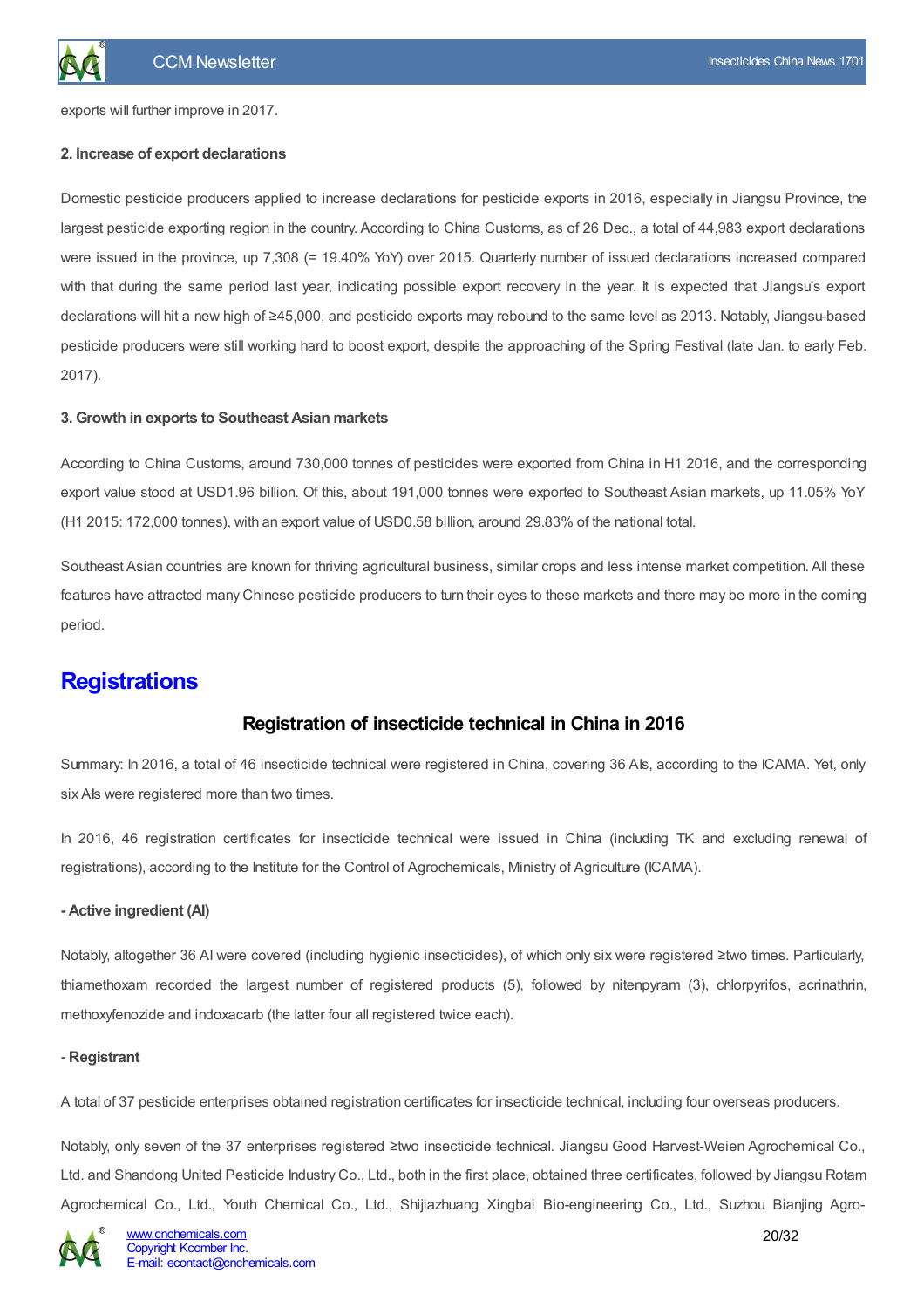

Biochemical Co., Ltd. and Zhengzhou Labor Agrochemicals Co., Ltd. (all obtaining two certificates).

#### **- Toxicity**

Twenty-seven of the registered insecticide technical were of low toxicity, 59% of the total. Besides, micro toxic technical accounted for 17% of the total, and medium toxic ones for 22%.

Additionally, one molluscicide technical, one rodenticide technical, one nematicide technical and three acaricide technical were also registered in 2016.

| No.             | <b>Active ingredient</b>            | Number of registered product |
|-----------------|-------------------------------------|------------------------------|
| $\mathbf{1}$    | Thiamethoxam                        |                              |
| $\overline{2}$  | Nitenpyram                          | $\frac{5}{2}$                |
| 3               | Chlorpyrifos                        |                              |
| 4               | Acrinathrin                         |                              |
| 5               | Methoxyfenozide                     |                              |
| 6               | Indoxacarb                          |                              |
| $\overline{7}$  | d-Dimonene                          | 1                            |
| 8               | Abamectin                           |                              |
| 9               | Pyriproxyfen                        |                              |
| 10              | Pymetrozine                         |                              |
| 11              | Profenofos                          |                              |
| 12              | Chlorfenapyr                        |                              |
| 13              | Semiamitraz chloride                |                              |
| 14              | Acetamiprid                         |                              |
| 15              | p-Dichlorobenzene                   |                              |
| 16              | Spinosad                            |                              |
| 17              | Metoxadiazone                       |                              |
| $\overline{18}$ | Bendiocarb                          |                              |
| 19              | Dinotefuran                         |                              |
| $\overline{20}$ | Flupyradifurone                     |                              |
| $\overline{21}$ | Sulfoxaflor                         |                              |
| $\overline{22}$ | Chlorfluazuron                      |                              |
| $\overline{23}$ | Hexaflumuron                        |                              |
| $\overline{24}$ | Emamectin benzoate                  |                              |
| $\overline{25}$ | Metarhizium anisopliae CQMa421      |                              |
| $\overline{26}$ | Akaloids from sophora alopecuroides |                              |
| $\overline{27}$ | Bifenazate                          |                              |
| $\overline{28}$ | Spirodiclofen                       |                              |
| 29              | Metaflumizone                       |                              |
| $\overline{30}$ | Beauveria bassiana                  |                              |
| $\overline{31}$ | Clothianidin                        |                              |
| $\overline{32}$ | Monosultap                          |                              |
| $\overline{33}$ | Triflumuron                         |                              |
| $\overline{34}$ | Lufenuron                           |                              |
| $\overline{35}$ | Acephate                            | 1                            |
| $\overline{36}$ | Rotenone                            | 1                            |

Table 11: Registrations of insecticide technical in China (by active ingredient), 2016

*Source: Institute for the Control of Agrochemicals, Ministry of Agriculture*

#### Table 12: Enterprises issued insecticide technical registrtaion certificates (≥2) in China, 2016

| No. | Registrant                                        | Number of registered insecticide technical |
|-----|---------------------------------------------------|--------------------------------------------|
|     | Jiangsu Good Harvest-Weien Agrochemical Co., Ltd. |                                            |
|     | Shandong United Pesticide Industry Co., Ltd.      |                                            |
|     | Jiangsu Rotam Agrochemical Co., Ltd.              |                                            |
| 4   | Youth Chemical Co., Ltd.                          |                                            |
|     | 5 Shijiazhuang Xingbai Bio-engineering Co., Ltd.  |                                            |
|     | 6 Suzhou Bianjing Agro-Biochemical Co., Ltd.      |                                            |
|     | Zhengzhou Labor Agrochemicals Co., Ltd.           |                                            |

*Source: Institute for the Control of Agrochemicals, Ministry of Agriculture*

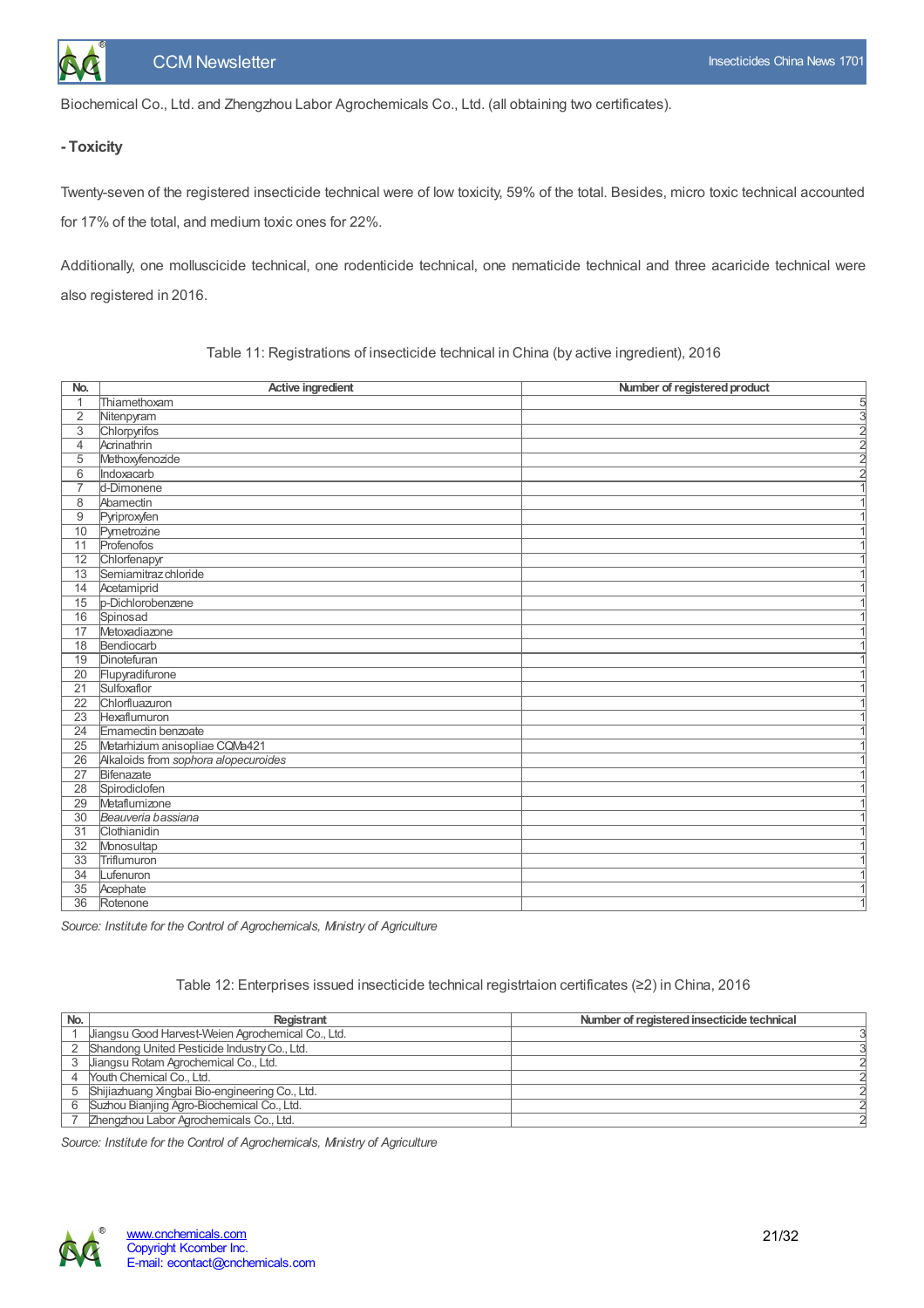







*Source: Institute for the Control of Agrochemicals, Ministry of Agriculture*

# <span id="page-21-1"></span><span id="page-21-0"></span>**Policy**

### **National environmental inspections to realise 'full coverage' in 2017**

On 10 Jan., 2017, the National Environmental Protection Conference 2017 was held in Beijing.

"In 2016, groups of national environmental inspectors were sent to a total 16 provinces / autonomous regions / municipalities," disclosed Chen Jining, minister of the Ministry of Environmental Protection of the People's Republic of China, "A 'full coverage' is expected to be realised in the year 2017. That is to say, inspections will be conducted in the remaining provinces / autonomous regions / municipalities as planned. Besides, re-checks should also be launched in the inspected regions to ensure the implementation of environmental rectifications."

In Jan. 2016, the national environmental inspections were piloted in Hebei Province. Until late Dec., 15 other provinces / autonomous regions / municipalities were investigated by two rounds. Of these, Inner Mongolia, Heilongjiang, Jiangsu, Jiangxi, Henan, Guangxi, Yunan and Ningxia had sent feedback to the central government, and inspections in Beijing, Shanghai, Hubei, Guangdong, Chongqing, Shaanxi and Gansu had just been finished not long before.

In the coming period, China will impose increasingly stringent environmental regulations, which will surely bring demanding challenges to the domestic pesticide business.

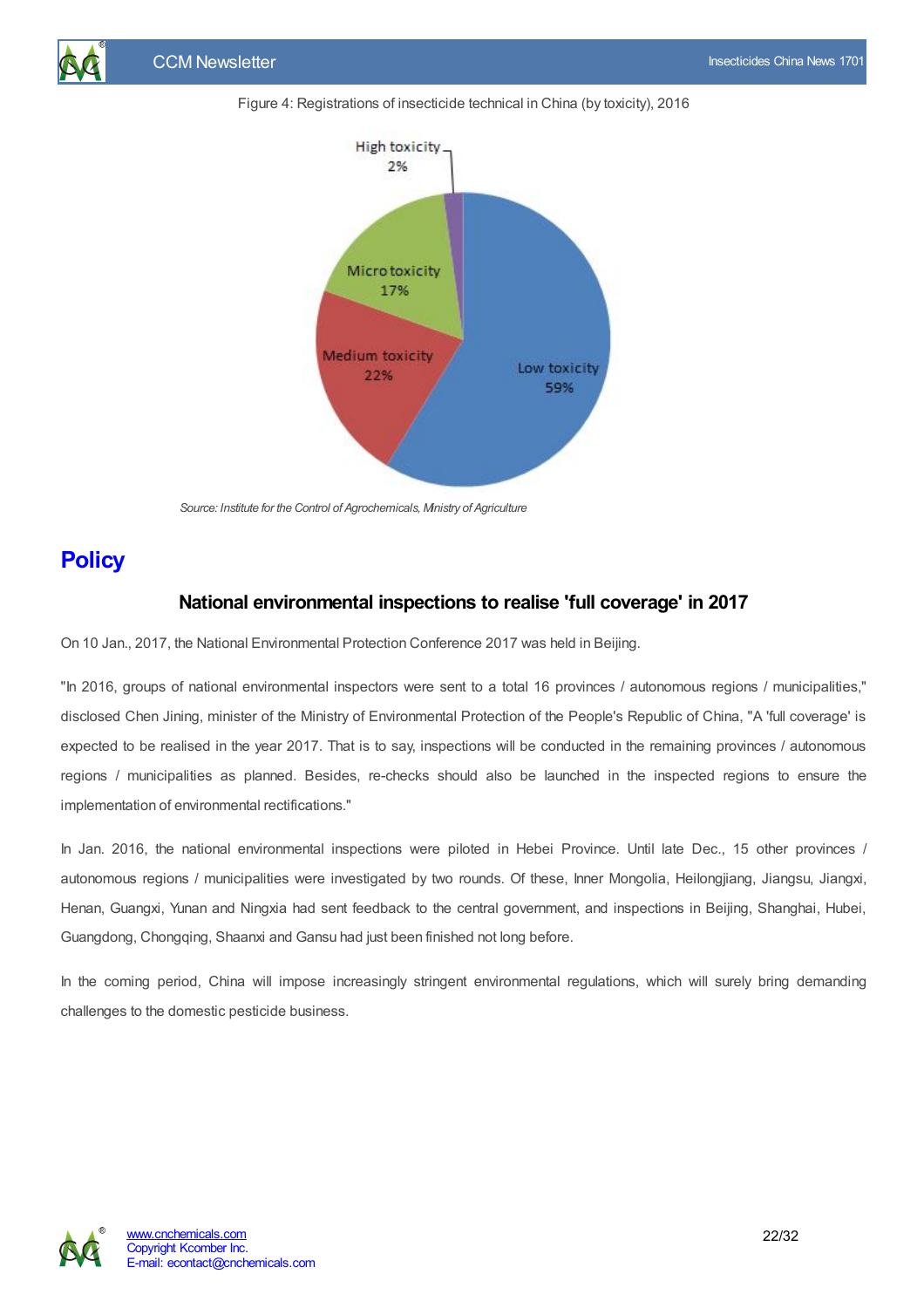

# <span id="page-22-0"></span>**News in Brief**

### <span id="page-22-1"></span>**Zhejiang releases resistance monitoring results among rice plant hoppers & asiatic borers**

In late Dec. 2016, the Zhejiang Plant Protection Quarantine Bureau released insecticide resistance monitoring results among rice plant hoppers & asiatic borers in the year. Specifically, the monitoring objectives included *laodelphax striatellus* (in Changxing City), *nilaparvata lugens* (in Jiaxing City) and asiatic borers (in Jinhua, Ruian, Xiangshan, Yaoyu and Cangnan cities / counties).

Table 13: Laodelphax striatellus' resistance to thiamethoxam/ nitenpyram/ chlorpyrifos/ pymetrozine (by monitoring station), 2016

| <b>Monitoring station</b> | Insecticide  | $LC50$ (95% F.L.), mg/L | Resistance rati |  |
|---------------------------|--------------|-------------------------|-----------------|--|
|                           | Thiamethoxam | 4.050 (3.238-4.944)     | וכי כי<br>ے ک   |  |
|                           | Nitenpyram   | 0.873 (0.703-1.073)     |                 |  |
| Changxing                 | Chlorpwifos  | 12.402 (9.981-15.124)   | 25.7            |  |
|                           | Pymetrozine  | 22.213 (16.202-29.395)  | 2.8             |  |

*Source: Zhejiang Plant Protection Quarantine Bureau*

Table 14: Nilaparvata lugens' resistance to chlorpyrifos/ dinotefuran/ pymetrozine (by monitoring station), 2016

| <b>Monitoring station</b> | Insecticide         | LC50 (95% F.L.), mg/L     | <b>Resistance Ratio</b> |
|---------------------------|---------------------|---------------------------|-------------------------|
|                           | <b>Chlorpyrifos</b> | 9.203 (5.694-11.958)      | $\cap$<br>22.44         |
| Jiaxing                   | Dinotefuran         | 15.124 (10.843-20.684)    | 49.80                   |
|                           | Pymetrozine         | 256.885 (188.259-329.133) | 99.95                   |

*Source: Zhejiang Plant Protection Quarantine Bureau*

Table 15: Rice asiatic borer's resistance to chlorantraniliprole (by monitoring station), 2016

| <b>Monitoring station</b> |                | $LC50$ , mg/L | Resistance ratio |
|---------------------------|----------------|---------------|------------------|
|                           | Jinhua (April) | 2.211         | l.6              |
|                           | Jinhua (July)  |               | 8.108<br>6.2     |
| Zhejiang Province         | Ruian          | 12.641        | 9.1              |
|                           | Xiangshan      | 75.298        | 54.1             |
|                           | Yuyao          | 85.859        | 61.6             |
|                           | Cangnan        | 103.021       | 74.0             |

*Source: Zhejiang Plant Protection Quarantine Bureau*

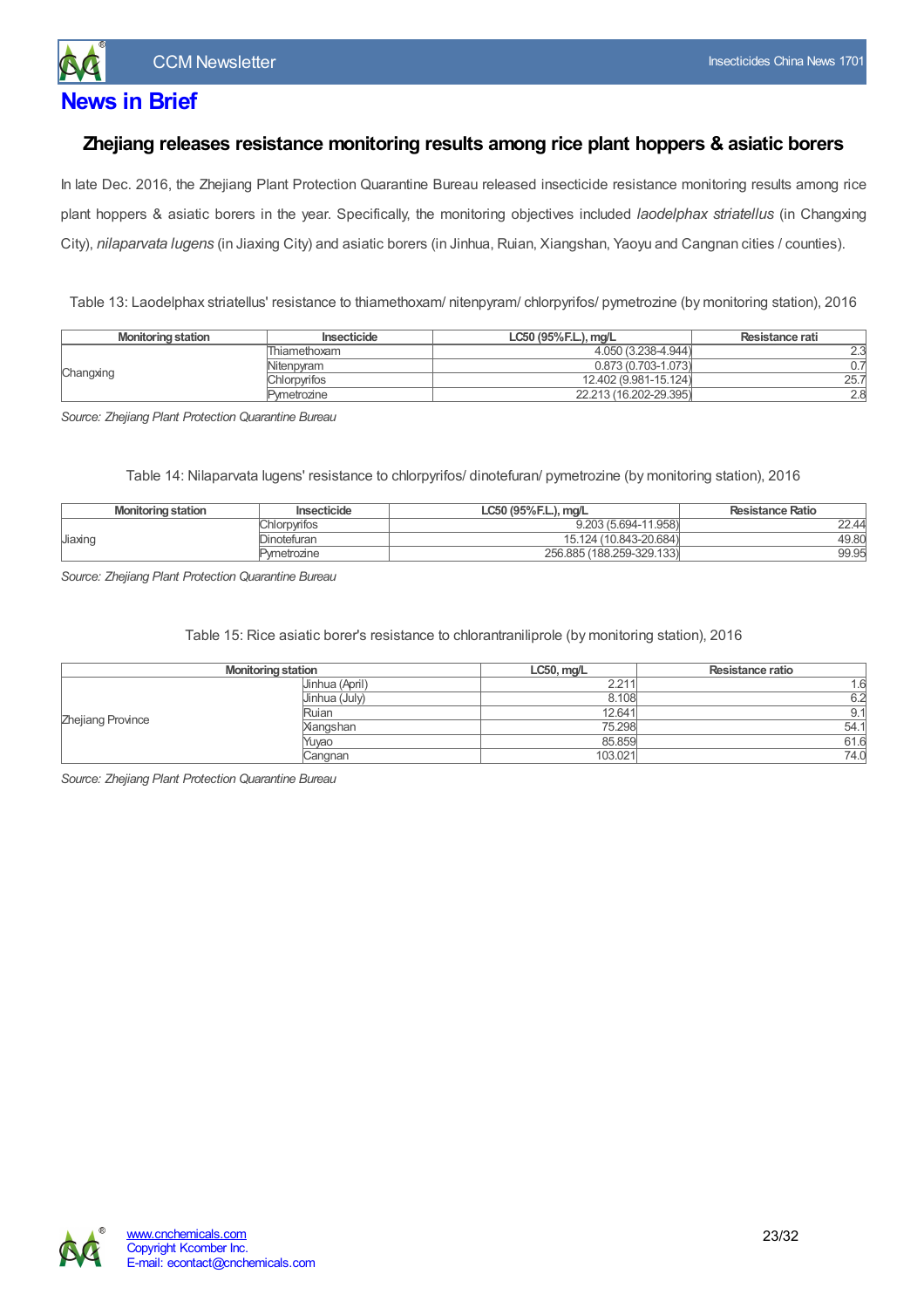

Table 16: Rice asiatic borer's resistance to chlorpyrifos/ triazophos/ abamectin/ monosultap (by monitoring station), 2016

| <b>Monitoring station</b> |           | Insecticide  | LD50, ng/head | Resistance ratio |
|---------------------------|-----------|--------------|---------------|------------------|
|                           |           | Chlorpyrifos | 167.773       | 20.0             |
|                           |           | Triazophos   | 527.130       | 85.0             |
|                           | Jinhua    | Abamectin    | 9.566         | 56.0             |
|                           |           | Monosultap   | 1776.913      | 6.2              |
|                           |           | Chlorpyrifos | 87.740        | 10.4             |
|                           | Ruian     | Triazophos   | 55.071        | 8.9              |
|                           |           | Abamectin    | 5.214         | 30.6             |
|                           |           | Monosultap   | 830.69        | 2.91             |
|                           |           | Chlorpyrifos | 297.734       | 35.0             |
| Zhejiang Province         |           | Triazophos   | 59.402        | 9.6              |
|                           | Xiangshan | Abamectin    | 9.317         | 54.8             |
|                           |           | Monosultap   | 488.719       | 1.7              |
|                           |           | Chlorpyrifos | 58.400        | 7.0              |
|                           | Yuyao     | Triazophos   | 72.513        | 11.7             |
|                           |           | Abamectin    | 4.464         | 26.3             |
|                           |           | Monosultap   | 1359.196      | 4.8              |
|                           |           | Chlorpyrifos | 119.766       | 14.3             |
|                           |           | Triazophos   | 231.224       | 37.3             |
|                           | Cangnan   | Abamectin    | 5.276         | 31.1             |
|                           |           | Monosultap   | 812.754       | 2.9              |

*Source: Zhejiang Plant Protection Quarantine Bureau*

## **DuPont's triflumezopyrim re-enters to-be-issued registration certificate list**

<span id="page-23-0"></span>On 23 Dec., 2016, the Institute for the Control of Agrochemicals, Ministry of Agriculture released the 14<sup>th</sup> list of to-be-issued registration certificates. Of this, two temporary certificates were approved to be issued to DuPont's triflumezopyrim 96% TC and triflumezopyrim 10% SC, for a second time in the year.

Prior to this, DuPont's triflumezopyrim also entered this 7<sup>th</sup> list issued in July, but it failed to obtain the certificates at that time. This time, the company changed its triflumezopyrim TC from the previous 94% to 96% (no changed information about the formulation) and was expected to obtain the certificates soon.

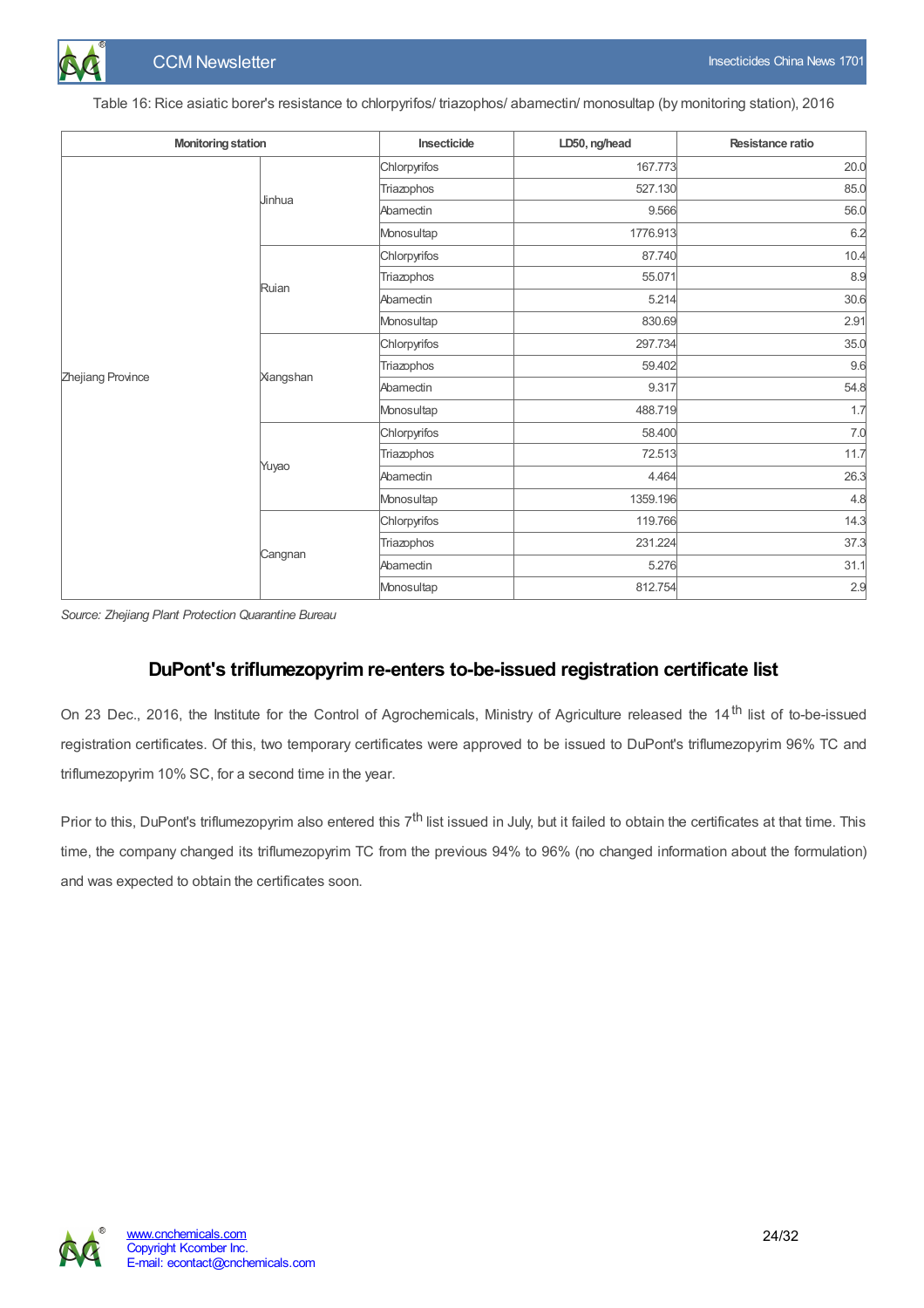

### **Nutrichem appoints new marketing and sustainable development executives**

<span id="page-24-0"></span>In late 2016, Nutrichem Co., Ltd. (Nutrichem) announced that Jiang Shuo and Chen Ziping would join the firm to further strengthen its portfolio growth and sustainable development. From 1 Jan., 2017, Jiang started to serve as the Vice President of Marketing and Products Development and Chen, the Vice President of Sustainable Development.

Jiang holds a master degree in chemistry from the University of Oxford, UK, and an MBA in IESE Business School, Spain. Prior to joining Nutrichem, he worked in Albaugh, LLC. and garnered rich experience in product development and in-depth knowledge in crop protection markets.

Chen served in BASF China for more than 10 years before his joining to Nutrichem. He is experienced in environment, health and safety management and enjoys good reputation in the industry.

### **Three difficulties restraining development of neonicotinoids in China**

<span id="page-24-1"></span>In late 2016, the 5<sup>th</sup> session of the 2<sup>nd</sup> Standing Committee of China Association of Pesticide Development and Application (CAPDA) was held. During the meeting, Qian Xuhong, consultant of the CAPDA and academician of the Chinese Academy of Engineering, reported on the research and development of neonicotinoids.

Qian Xuhong pointed out: "So far, China has been the world's largest exporter and producer of neonicotinoids. Yet, the industry is confronted by three bottlenecks."

1. Increased resistance of pests, especially in Anhui, Zhejiang and Jiangsu provinces;

2. Low insecticidal activity against Lepidoptera, indicating new type of neonicotinoids targeted at these pests are of urgent need;

3. Regarded as highly toxic towards bees.

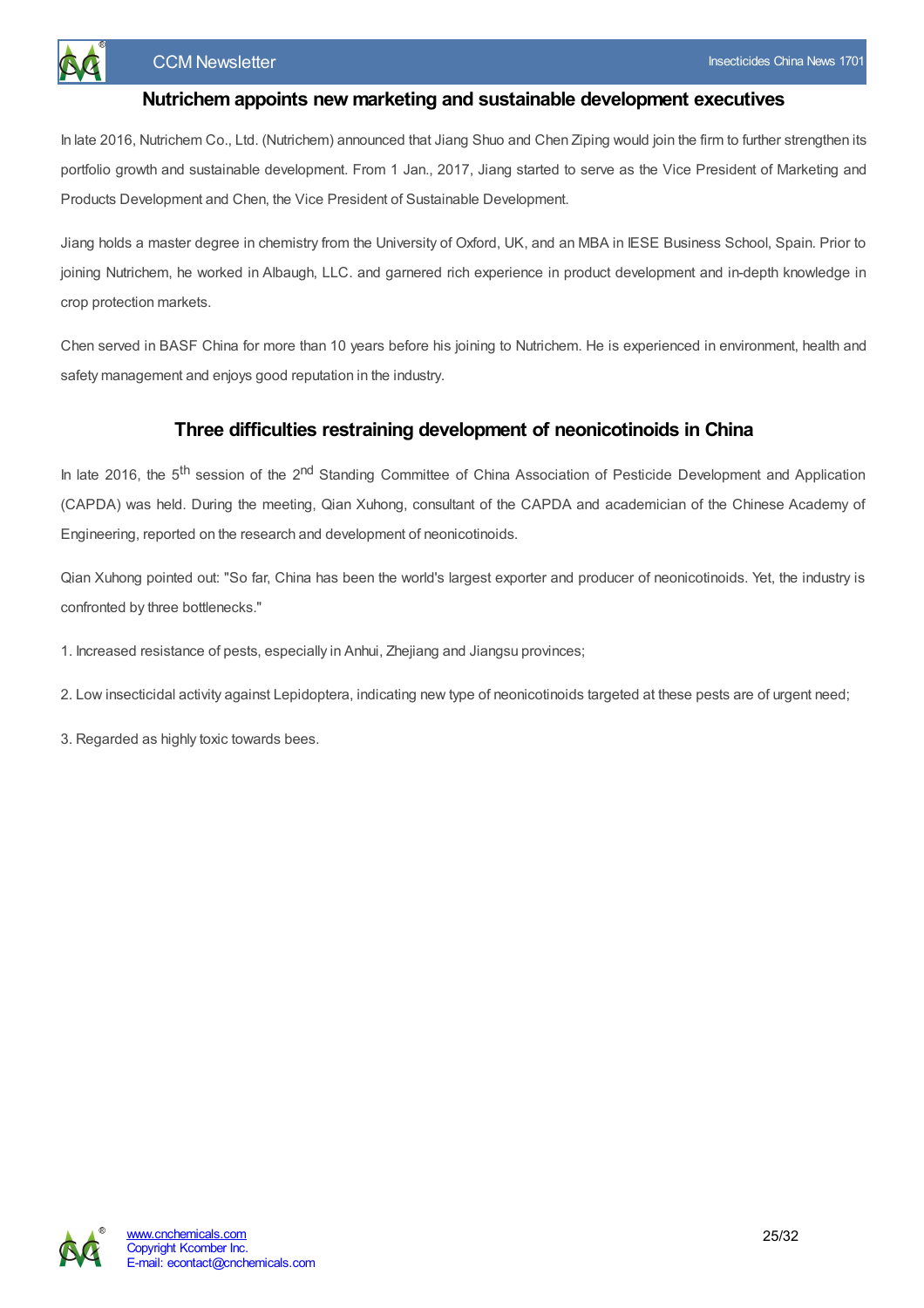

### **Hubei: rice white-backed planthopper develops moderate resistance to buprofezin**

<span id="page-25-0"></span>Rice white-backed planthopper has been seen frequent outbreaks in China. Chemical insecticides have so far been the main method for prevention and control. In order to provide guidance on wise use of pesticides, researchers from College of Plant Sciences & Technology of Huazhong Agricultural University collected samples (2011-2014) from four Hubei-based monitoring stations, including Putuan (Ezhou City), Changgang (Ezhou City), Wenan (Zhijiang City) and Nankou (Shishou City) to detect resistance of the pest to 11 insecticides by rice-stem dipping method.

Results were as follows:

- **Buprofezin**: moderate, resistance ratio (RR) at 13.0-38.6-fold
- **Imidacloprid**: no (i.e. susceptible) / moderate, RR at 2.6-15.4-fold
- **Thiamethoxam, clothianidin, dinotefuran & acetamiprid**: no / low, RR at 2.1-6.9-fold, 3.0-7.0-fold, 2.5-7.0-fold and 3.3-8.2 fold respectively
- **Nitenpyram, isoprocarb & etofenprox**: no, RR at 2.2-4.9-fold, 2.0-4.6-fold and 1.8-4.0-fold respectively
- **Pymetrozine**: moderate, RR at 15.2-91.0-fold, except that samples from Changgang (2011-2012) and Putuan (2012) were susceptible to the insecticide
- **Chlorpyrifos**: no / low, RR at 1.7-8.5-fold, except that samples from Changgang showed moderate resistance, RR at 15.6 (2013) and 10.1 (2014)

Given the obviously increased resistance to imidacloprid, buprofezin and pymetrozine, resistance monitoring is urgently needed, and applications of these insecticides should also be limited to prevent or delay further increase of insecticide resistance in rice white-backed planthopper.

\* Insecticide resistance levels were described by using RRs as follows: susceptibility / no resistance (RR ≤5), low resistance (RR *= 5-10), moderate resistance (RR = 10-100) and high resistance (RR* <sup>&</sup>gt;*100).*

### **One more biopesticide enterprise enters NEEQ**

<span id="page-25-1"></span>On 22 Dec., 2016, Chengdu Green Gold Hi-Tech Co., Ltd. (Chengdu Green Gold) got listed on the New Third Board (= National Equities Exchange and Quotations, NEEQ). Following this, the company can enjoy broad financing channels, promoting its further business development.

Founded in 2006, Chengdu Green Gold is a high-tech enterprise integrating neem planting, R&D, production and sales. Its offerings include neem biopesticides, organic fertilisers, microbial agents, biological bacterial fertilisers and agrochemicals for garden plants. So far, it has obtained over 20 patents for invention.

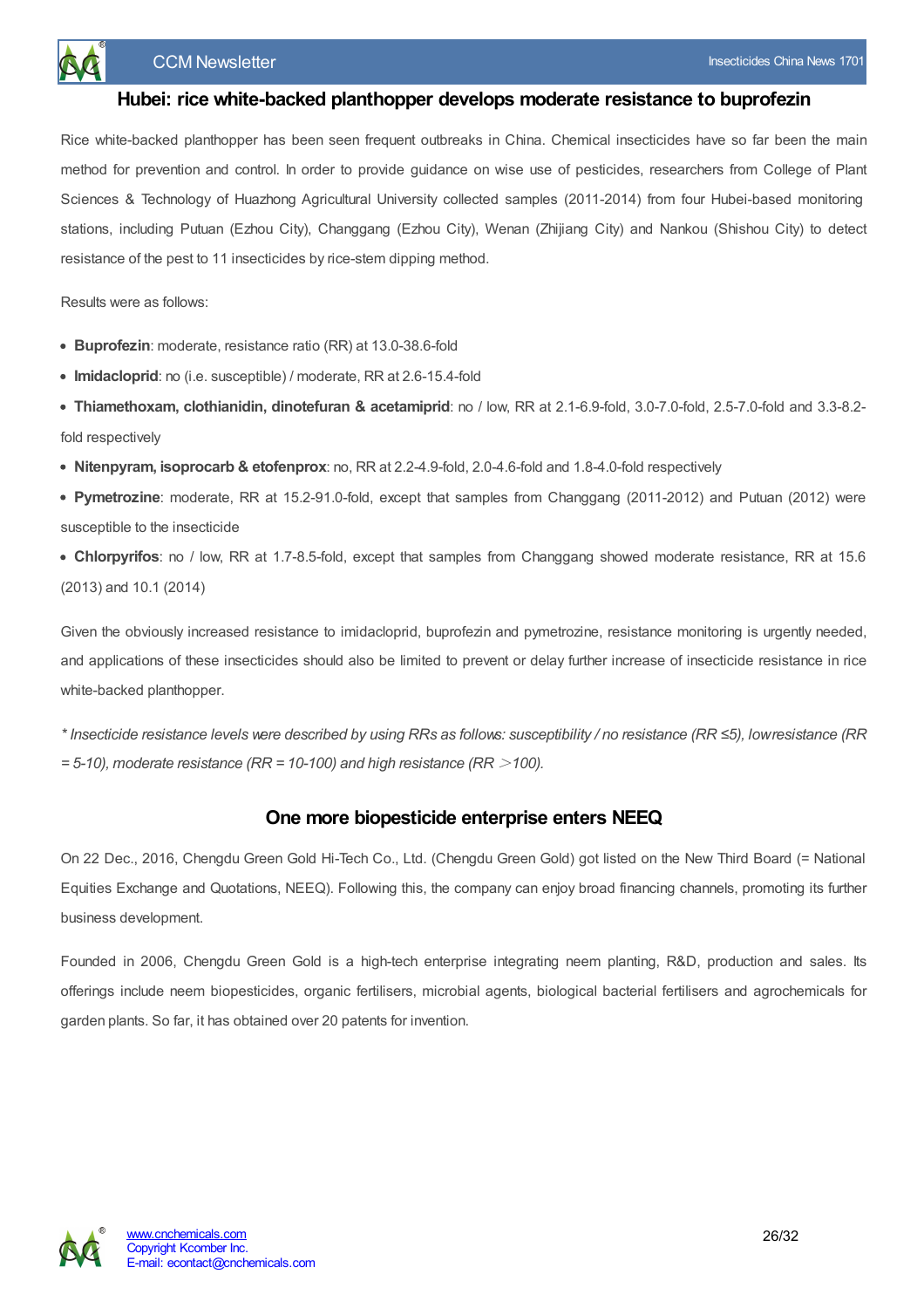### **Hubei Sanonda to raise funds for ADAMAbusiness development**

<span id="page-26-0"></span>On 10 Jan., 2017, Hubei Sanonda Co., Ltd. (Hubei Sanonda) announced its plan to offer a private placement to Wuhu Xinyun Hanshi Investment Mangement Limited Partnership, aiming to raise supporting funds of ≤USD359.72 million (RMB2.50 billion).

"This sum will be used to support construction of ADAMA Agricultural Solutions Ltd. (ADAMA)'s production projects, R&D and registration of pesticides, purchase of B shares from Celsius Property B.V. (Celsius), fees for intermediary services in acquisition of ADAMA and transaction tax," said Hubei Sanonda, "Funding gaps will be filled with our self-owned capital, if there is any."

Prior to Hubei Sanonda's purchase of ADAMA, around 62.95 million B shares in Hubei Sanonda were held by Celsius, ADAMA's wholly-owned subsidiary. To avoid cross-shareholding, Hubei Sanonda planned to buy the shares back and cancel them.

### **Dow AgroSciences Jiangsu to be licensed for pesticide formulation production**

<span id="page-26-1"></span>On 9 Jan., 2017, the Ministry of Industry and Information Technology of the People's Republic of China released the 1<sup>st</sup> list of to-belicensed pesticide enterprises for the year. In particular, Dow AgroSciences (Jiangsu) LLC (Dow AgroSciences Jiangsu) was approved to obtain production license for OF (4,200 t/a), SC (two projects: 4,300 t/a + 1,450 t/a) and AS (50 t/a), meaning the company was to be qualified as a pesticide formulation producer.

Dow AgroSciences Jiangsu, held by Dow AgroSciences B.V., was located in No.3 Nanjing Rd., Yangtse River International Chemical Industrial Park, Zhangjiagang City, Jiangsu Province.

### <span id="page-26-2"></span>**Several pesticide enterprises ordered to reduce pollution for emergency regulation in Ji'nan**

On 13 Jan., 2017, the Ji'nan Environmental Protection Department issued the list of enterprises ordered to reduce pollutant discharge for emergency heavy pollution treatment. Altogether 73 enterprises in the city were involved, of which five were pesticide producers, including Shandong Luba Chemical Co., Ltd., Shandong Jinan Kesai Agrochem Co., Ltd., Shandong Lvbang Crop Science Co., Ltd., Shandong Vicome Greenland Chem Co., Ltd. and Shandong Jinan Yinong Chemical Co., Ltd.

### **MEP releases 2017 production quota for methyl bromide**

<span id="page-26-3"></span>On 6-12 Jan., 2017, the Ministry of Environmental Protection of the People's Republic of China (MEP) publicised the 2017 production quota for methyl bromide, in accordance with China's *Atmospheric Pollution Prevention and Control Law* and *Regulation on the Administration of Ozone Depleting Substances*.

Three enterprises, Jiangsu Lianyungang Dead Sea Bromine Compounds Co., Ltd.**,** Zhejiang Linhai Jianxin Chemicals Co., Ltd. and Shandong Changyi Chemical Co., Ltd., would be allowed to produce altogether 92.977 tonnes of methyl bromide (for soil fumigation in ginger planting), down 6.773 tonnes (= 6.79%) over 99.750 tonnes.

In fact, "Methyl bromide will be banned for agricultural use from 1 Jan., 2019 onwards, according to related international conventions," disclosed the Department of Crop Protection, Ministry of Agriculture of the People's Republic of China.

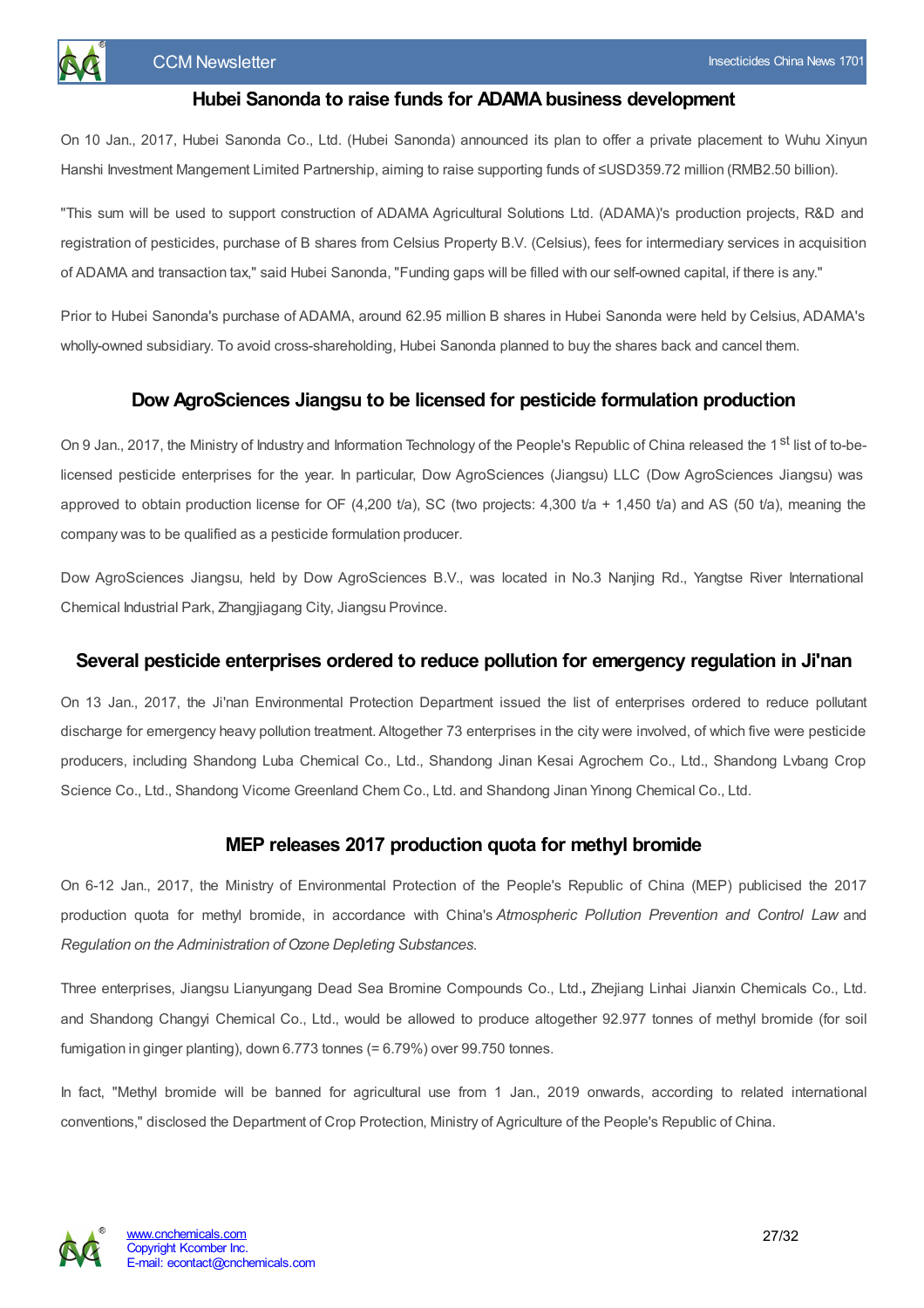|  |  | Table 17: China's production quota for methyl bromide, 2017 |  |
|--|--|-------------------------------------------------------------|--|

| No. | Enterprise                                               | Production quota, tonne |                              |              |  |
|-----|----------------------------------------------------------|-------------------------|------------------------------|--------------|--|
|     |                                                          | Ginger planted on field | Ginger planted in greenhouse | <b>Total</b> |  |
|     | Uiangsu Lianyungang Dead Sea Bromine Compounds Co., Ltd. | 53.948                  | 13.2701                      | 67.218       |  |
|     | 2 Zhejiang Linhai Jianxin Chemicals Co., Ltd.            | 15.969                  | 3.930                        | 19.899       |  |
|     | 3 Shandong Changyi Chemical Co., Ltd.                    | 4.700                   | 1.160                        | 5.860        |  |
|     | Total                                                    | 74.617                  | 18.360                       | 92.977       |  |

*Note: Methyl bromide is used for soil fumigation before the planting of ginger.*

*Source: Ministry of Environmental Protection of the People's Republic of China*

### <span id="page-27-0"></span>**Standards for Water Pollutant Discharge from Pesticide Industry likely to be issued in 2017**

On 10 Jan., 2017, the *Standards for Water Pollutant Discharge from Pesticide Industry (draft)* was deliberated at a seminar organised by the Department of Water Environmental Management, Ministry of Environmental Protection of the People's Republic of China. Following this, this draft will be amended in accordance with opinions from the meeting, then publicised to solicit public opinions and is likely to be released within 2017.

### **Syngenta CEO expects ChemChina deal to be finished**

<span id="page-27-1"></span>In Jan. 2017, Erik Fyrwald, CEO of Syngenta disclosed the latest progress of the acquisition by China National Chemical Corporation (ChemChina) in an interview from the World Economic Forum annual meeting in Davos.

"I am very confident that we will finish the deal. We are making a lot of progress," said Erik Fyrwald, "We are working well with the US and the EU regulators now toward finalising the agreements with them and expect to be finished in the not too distant future."

# <span id="page-27-3"></span><span id="page-27-2"></span>**Price Update**

### **Ex-works prices of major insecticides in China, Jan. 2017**

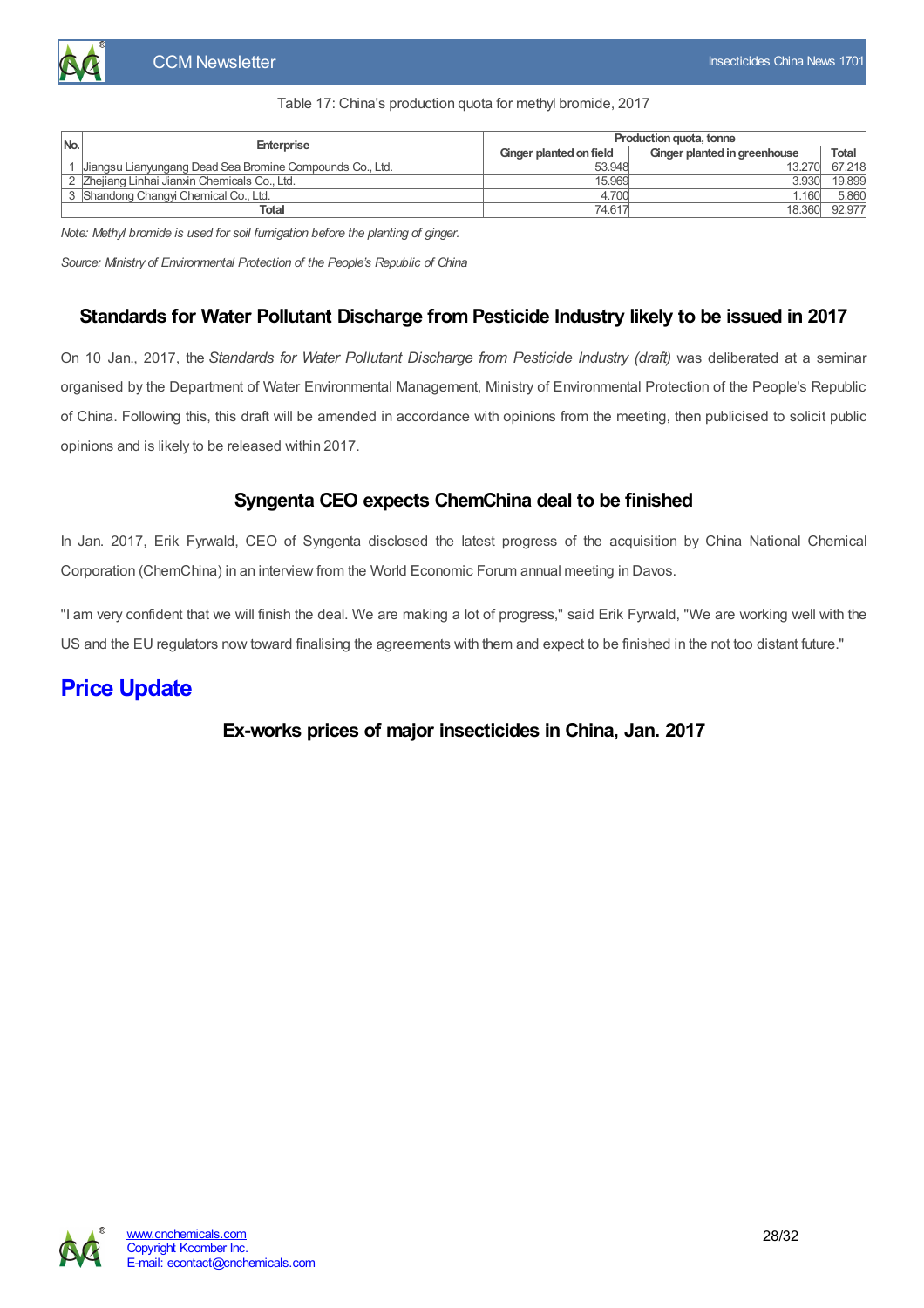| No. |                                  |              | 20161208  |              | 20170108  |  |  |
|-----|----------------------------------|--------------|-----------|--------------|-----------|--|--|
|     | Product                          | <b>RMB/t</b> | USD/t     | <b>RMB/t</b> | USD/t     |  |  |
| 1   | 95% Abamectin technical          | 455,000      | 66,200.11 | 480,000      | 69,302.07 |  |  |
| 2   | 97% Acephate technical           | 28,500       | 4,146.6   | 28,500       | 4,114.81  |  |  |
| 3   | 95% Acetamiprid technical        | 114,000      | 16,586.4  | 138,000      | 19,924.35 |  |  |
| 4   | 95% Azocyclotin technical        | 140,000      | 20,369.27 | 145,000      | 20,935    |  |  |
| 5   | 95% Beta-Cypermethrin technical  | 110.000      | 16,004.42 | 114,000      | 16,459.24 |  |  |
| 6   | 97% Bifenthrin technical         | 182,000      | 26,480.05 | 190,000      | 27,432.07 |  |  |
| 7   | 95% Buprofezin technical         | 35,000       | 5,092.32  | 35,000       | 5,053.28  |  |  |
| 8   | 98% Carbofuran technical         | 66,000       | 9,602.65  | 67,500       | 9,745.6   |  |  |
| 9   | 98% Chlorfenapyr technical       | 178,000      | 25,898.07 | 181,000      | 26,132.66 |  |  |
| 10  | 95% Chlorfluazuron technical     | 370,000      | 53,833.06 | 370,000      | 53,420.35 |  |  |
| 11  | 95% chlorpyrifos technical       | 29,500       | 4,292.1   | 31,000       | 4,475.76  |  |  |
| 12  | 94% Cypermethrin technical       | 65,500       | 9,529.91  | 67,500       | 9,745.6   |  |  |
| 13  | 99% Cyromazine technical         | 117,000      | 17,022.89 | 117,000      | 16,892.38 |  |  |
| 14  | 98% Deltamethrin technical       | 390,000      | 56,742.95 | 400,000      | 57,751.73 |  |  |
| 15  | 95% Diafenthiuron technical      | 116,000      | 16,877.39 | 116,000      | 16,748    |  |  |
| 16  | 98% Dimethoate technical         | 25,000       | 3,637.37  | 26,000       | 3,753.86  |  |  |
| 17  | 70% Emamectin benzoate technical | 455,000      | 66,200.11 | 476,000      | 68,724.55 |  |  |
| 18  | 92% Fenvalerate technical        | 75,500       | 10,984.85 | 75,500       | 10,900.64 |  |  |
| 19  | 95% Fipronil technical           | 425,000      | 61,835.27 | 440,000      | 63,526.9  |  |  |
| 20  | 98% Hexaflumuron technical       | 225,000      | 32,736.32 | 230,000      | 33,207.24 |  |  |
| 21  | 97% Imidacloprid technical       | 116,000      | 16,877.39 | 129,000      | 18,624.93 |  |  |
| 22  | 98% Isoprocarb technical         | 22,000       | 3,200.88  | 22,000       | 3,176.34  |  |  |
| 23  | 95% Lambda-cyhalothrin technical | 142,000      | 20,660.26 | 148,000      | 21,368.14 |  |  |
| 24  | 90% Malathion technical          | 17,100       | 2,487.96  | 17,100       | 2,468.89  |  |  |
| 25  | 95% Methidathion technical       | 70,000       | 10,184.63 | 70,000       | 10,106.55 |  |  |
| 26  | Methomyl 90% SP                  | 48,000       | 6,983.75  | 48,500       | 7,002.4   |  |  |
| 27  | 98% Methomy technical            | 48,000       | 6,983.75  | 48,500       | 7,002.4   |  |  |
| 28  | 75% Omethoate technical          | 21,800       | 3,171.79  | 21,800       | 3,147.47  |  |  |
| 29  | 90% Phoxim                       | 23,200       | 3,375.48  | 23,200       | 3,349.6   |  |  |
| 30  | 90% Profenofos technical         | 40,500       | 5,892.54  | 42,000       | 6,063.93  |  |  |
| 31  | 90% Propargite technical         | 38,500       | 5,601.55  | 40,000       | 5,775.17  |  |  |
| 32  | 95% Pymetrozine technical        | 143,000      | 20,805.75 | 147,000      | 21,223.76 |  |  |
| 33  | 95% Pyridaben technical          | 73,500       | 10,693.86 | 74,000       | 10,684.07 |  |  |
| 34  | 97% Spirodiclofen technical      | 127,000      | 18,477.83 | 128,000      | 18,480.55 |  |  |
| 35  | 85% Triazophos technical         | 32,800       | 4,772.23  | 33,000       | 4,764.52  |  |  |

Table 18: Ex-works prices of major insecticides in China, Jan. 2017

<span id="page-28-0"></span>*Note: Ex-works price includes VAT.* Source: CCM

### **Shanghai Port prices of major insecticides, Jan. 2017**

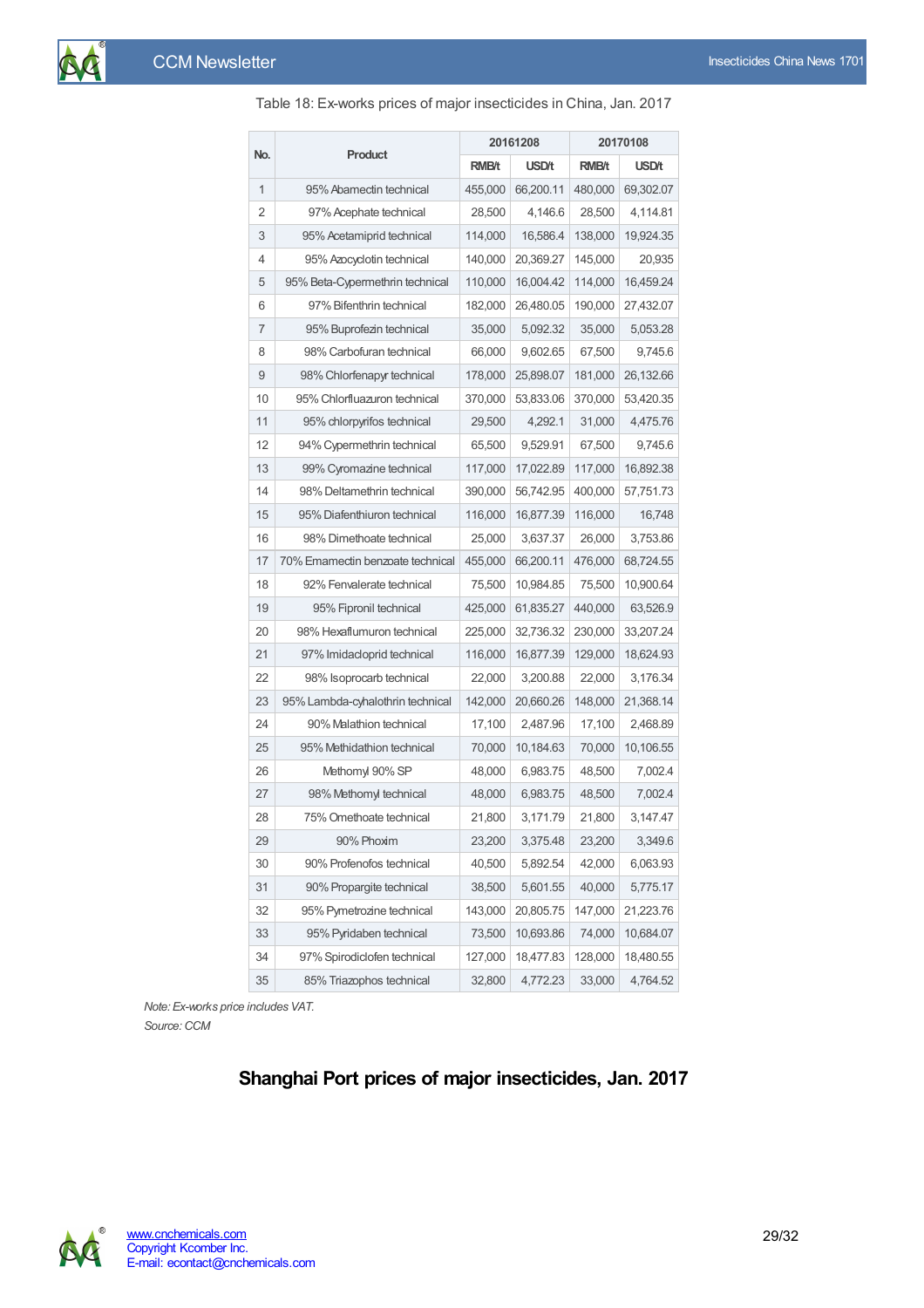|     |                                  |              | 20161208  | 20170108     |           |  |
|-----|----------------------------------|--------------|-----------|--------------|-----------|--|
| No. | Product                          | <b>RMB/t</b> | USD/t     | <b>RMB/t</b> | USD/t     |  |
| 1   | 95% Abamectin technical          | 455,480      | 66,269.95 | 480,480      | 69,371.37 |  |
| 2   | 97% Acephate technical           | 28,980       | 4,216.44  | 28,980       | 4,184.11  |  |
| 3   | 95% Acetamiprid technical        | 114,480      | 16,656.24 | 138,480      | 19,993.65 |  |
| 4   | 95% Azocyclotin technical        | 140,480      | 20,439.1  | 145,480      | 21,004.3  |  |
| 5   | 95% Beta-Cypermethrin technical  | 110,480      | 16,074.26 | 114,480      | 16,528.54 |  |
| 6   | 97% Bifenthrin technical         | 182,480      | 26,549.88 | 190,480      | 27,501.37 |  |
| 7   | 95% Buprofezin technical         | 35,480       | 5,162.15  | 35,480       | 5,122.58  |  |
| 8   | 98% Carbofuran technical         | 66,480       | 9,672.49  | 67,980       | 9,814.91  |  |
| 9   | 98% Chlorfenapyr technical       | 178,480      | 25,967.9  | 181,480      | 26,201.96 |  |
| 10  | 95% Chlorfluazuron technical     | 370,480      | 53,902.9  | 370,480      | 53,489.65 |  |
| 11  | 95% chlorpyrifos technical       | 29,980       | 4,361.93  | 31,480       | 4,545.06  |  |
| 12  | 94% Cypermethrin technical       | 65,980       | 9,599.74  | 67,980       | 9,814.91  |  |
| 13  | 99% Cyromazine technical         | 117,480      | 17,092.72 | 117,480      | 16,961.68 |  |
| 14  | 98% Deltamethrin technical       | 390,480      | 56,812.79 | 400,480      | 57,821.03 |  |
| 15  | 95% Diafenthiuron technical      | 116,480      | 16,947.23 | 116,480      | 16,817.3  |  |
| 16  | 98% Dimethoate technical         | 25,480       | 3,707.21  | 26,480       | 3,823.16  |  |
| 17  | 70% Emamectin benzoate technical | 455,480      | 66,269.95 | 476,480      | 68.793.86 |  |
| 18  | 92% Fenvalerate technical        | 75,980       | 11,054.69 | 75,980       | 10,969.94 |  |
| 19  | 95% Fipronil technical           | 425,480      | 61,905.11 | 440,480      | 63,596.2  |  |
| 20  | 98% Hexaflumuron technical       | 225,480      | 32,806.16 | 230,480      | 33,276.54 |  |
| 21  | 97% Imidacloprid technical       | 116,480      | 16,947.23 | 129,480      | 18,694.23 |  |
| 22  | 98% Isoprocarb technical         | 22,480       | 3,270.72  | 22,480       | 3,245.65  |  |
| 23  | 95% Lambda-cyhalothrin technical | 142,480      | 20,730.09 | 148,480      | 21,437.44 |  |
| 24  | 90% Malathion technical          | 17,580       | 2,557.8   | 17,580       | 2,538.19  |  |
| 25  | 95% Methidathion technical       | 70,480       | 10,254.47 | 70,480       | 10,175.85 |  |
| 26  | Methomyl 90% SP                  | 48,480       | 7,053.59  | 48,980       | 7,071.7   |  |
| 27  | 98% Methomy technical            | 48,480       | 7,053.59  | 48,980       | 7,071.7   |  |
| 28  | 75% Omethoate technical          | 22,280       | 3,241.62  | 22,280       | 3,216.77  |  |
| 29  | 90% Phoxim                       | 23,680       | 3,445.32  | 23,680       | 3,418.9   |  |
| 30  | 90% Profenofos technical         | 40,980       | 5,962.38  | 42,480       | 6,133.23  |  |
| 31  | 90% Propargite technical         | 38,980       | 5,671.39  | 40,480       | 5,844.47  |  |
| 32  | 95% Pymetrozine technical        | 143,480      | 20,875.59 | 147,480      | 21,293.06 |  |
| 33  | 95% Pyridaben technical          | 73,980       | 10,763.7  | 74,480       | 10,753.37 |  |
| 34  | 97% Spirodiclofen technical      | 127,480      | 18,547.67 | 128,480      | 18,549.85 |  |
| 35  | 85% Triazophos technical         | 33,280       | 4,842.07  | 33,480       | 4,833.82  |  |

Table 19: Shanghai Port prices of major insecticides in China, Jan. 2017

<span id="page-29-0"></span>Note: Shanghai port price = ex-works price + transportation fee from warehouse to Shanghai port, and the ex-works price includes VAT. Source: CCM

### **FOB Shanghai prices of major insecticides, Jan. 2017**

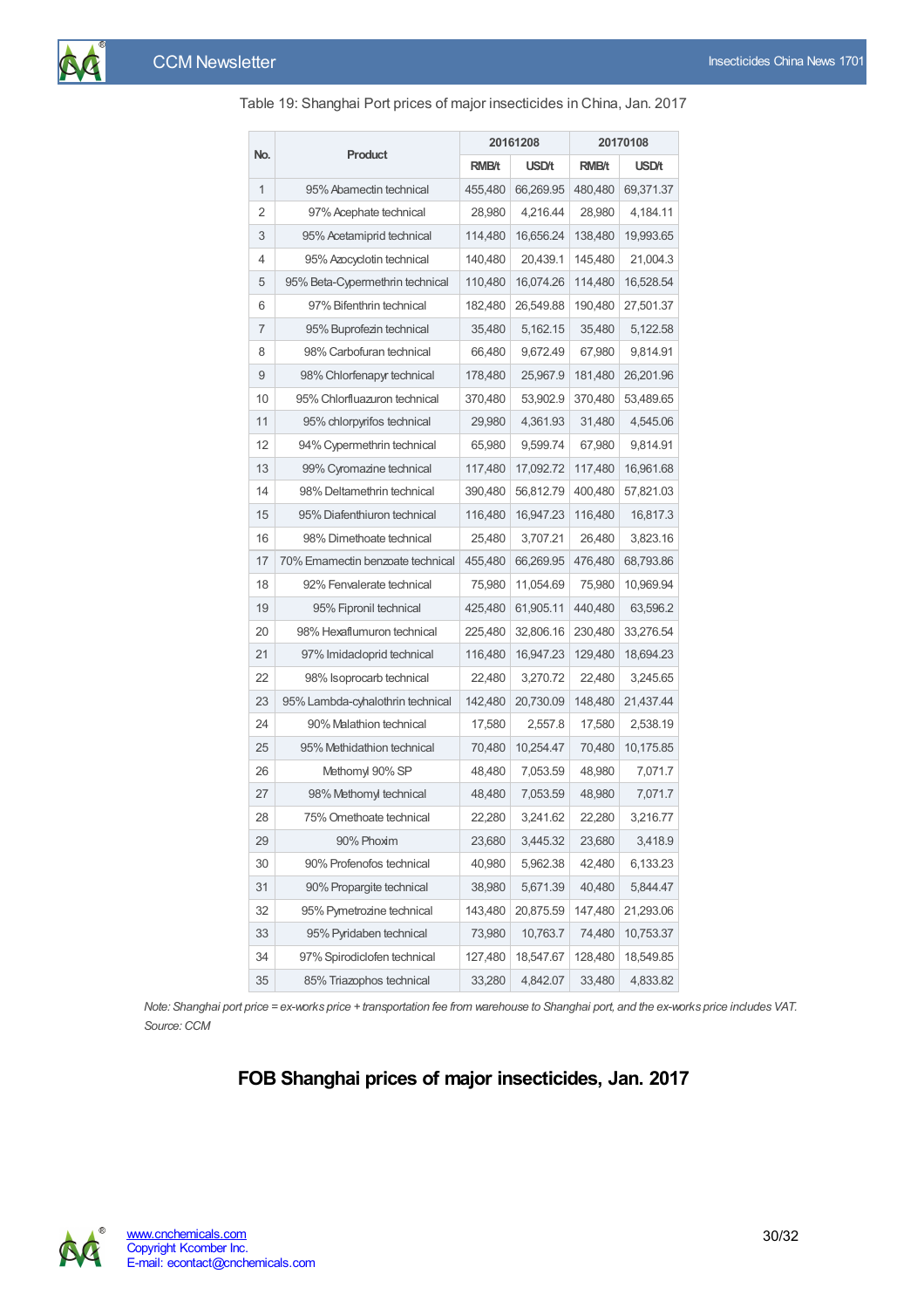|                                  |                                                                                                                                                                                 | 20170108 Price (USD/t)                                                                                         |
|----------------------------------|---------------------------------------------------------------------------------------------------------------------------------------------------------------------------------|----------------------------------------------------------------------------------------------------------------|
|                                  |                                                                                                                                                                                 | 67,759.36                                                                                                      |
|                                  |                                                                                                                                                                                 | 4,164.29                                                                                                       |
|                                  |                                                                                                                                                                                 | 18,840.07                                                                                                      |
| 95% Azocyclotin technical        | 20,022.89                                                                                                                                                                       | 20,573.65                                                                                                      |
| 95% Beta-Cypermethrin technical  | 15,764.66                                                                                                                                                                       | 16,207.21                                                                                                      |
| 97% Bifenthrin technical         | 25,984.42                                                                                                                                                                       | 26,912.03                                                                                                      |
| 95% Buprofezin technical         | 4,928                                                                                                                                                                           | 4,890.22                                                                                                       |
| 98% Carbofuran technical         | 9,198.97                                                                                                                                                                        | 9,332.51                                                                                                       |
| 98% Chlorfenapyr technical       | 24,444.9                                                                                                                                                                        | 24,663.8                                                                                                       |
| 95% Chlorfluazuron technical     | 50,649.41                                                                                                                                                                       | 50,261.1                                                                                                       |
| 95% chlorpyrifos technical       | 4,177.35                                                                                                                                                                        | 4,348.48                                                                                                       |
| 94% Cypermethrin technical       | 9,448.28                                                                                                                                                                        | 9,657.55                                                                                                       |
| 99% Cyromazine technical         | 16,758.25                                                                                                                                                                       | 16,629.77                                                                                                      |
| 98% Deltamethrin technical       | 55,508.16                                                                                                                                                                       | 56,491.13                                                                                                      |
| 95% Diafenthiuron technical      | 16,616.3                                                                                                                                                                        | 16,488.92                                                                                                      |
| 98% Dimethoate technical         | 3,699.67                                                                                                                                                                        | 3,812.16                                                                                                       |
| 70% Emamectin benzoate technical | 64,734.33                                                                                                                                                                       | 67,195.95                                                                                                      |
| 92% Fenvalerate technical        | 10,867.69                                                                                                                                                                       | 10,784.37                                                                                                      |
| 95% Fipronil technical           | 58,155.91                                                                                                                                                                       | 59,741.58                                                                                                      |
| 98% Hexaflumuron technical       | 30,859.55                                                                                                                                                                       | 31,300.14                                                                                                      |
| 97% Imidacloprid technical       | 15,983.03                                                                                                                                                                       | 17,621.16                                                                                                      |
| 98% Isoprocarb technical         | 3,273.84                                                                                                                                                                        | 3,248.74                                                                                                       |
| 95% Lambda-cyhalothrin technical | 20,306.77                                                                                                                                                                       | 20,996.21                                                                                                      |
| 90% Malathion technical          | 2,578.33                                                                                                                                                                        | 2,558.57                                                                                                       |
| 95% Methidathion technical       | 9,704.87                                                                                                                                                                        | 9,630.46                                                                                                       |
| Methomyl 90% SP                  | 7,226.36                                                                                                                                                                        | 7,244.09                                                                                                       |
| 98% Methomyl technical           | 7,553.91                                                                                                                                                                        | 7,572.52                                                                                                       |
| 75% Omethoate technical          | 3,245.46                                                                                                                                                                        | 3,220.57                                                                                                       |
| 90% Phoxim                       |                                                                                                                                                                                 | 3,417.77                                                                                                       |
| 90% Profenofos technical         | 5,899.75                                                                                                                                                                        | 6,065.8                                                                                                        |
| 90% Propargite technical         | 5,615.87                                                                                                                                                                        | 5,784.1                                                                                                        |
| 95% Pymetrozine technical        | 20,448.71                                                                                                                                                                       | 20,855.35                                                                                                      |
|                                  |                                                                                                                                                                                 | 10,172.21                                                                                                      |
|                                  |                                                                                                                                                                                 | 18,179.15                                                                                                      |
|                                  |                                                                                                                                                                                 | 4,619.35                                                                                                       |
|                                  | Product<br>95% Abamectin technical<br>97% Acephate technical<br>95% Acetamiprid technical<br>95% Pyridaben technical<br>97% Spirodiclofen technical<br>85% Triazophos technical | 20161208 Price (USD/t)<br>64,734.33<br>4,196.46<br>15,710.07<br>3,444.17<br>10,182.55<br>18,177.66<br>4,627.74 |

Table 20: FOB Shanghai prices of major insecticides in China, Jan. 2017

Note: FOB Shanghai price considers factors of Shanghai port price, port sur-charges, loading charges, traders' profits and export rebates. And the *shipment cost shall be paid by the buyer.*

Source: CCM